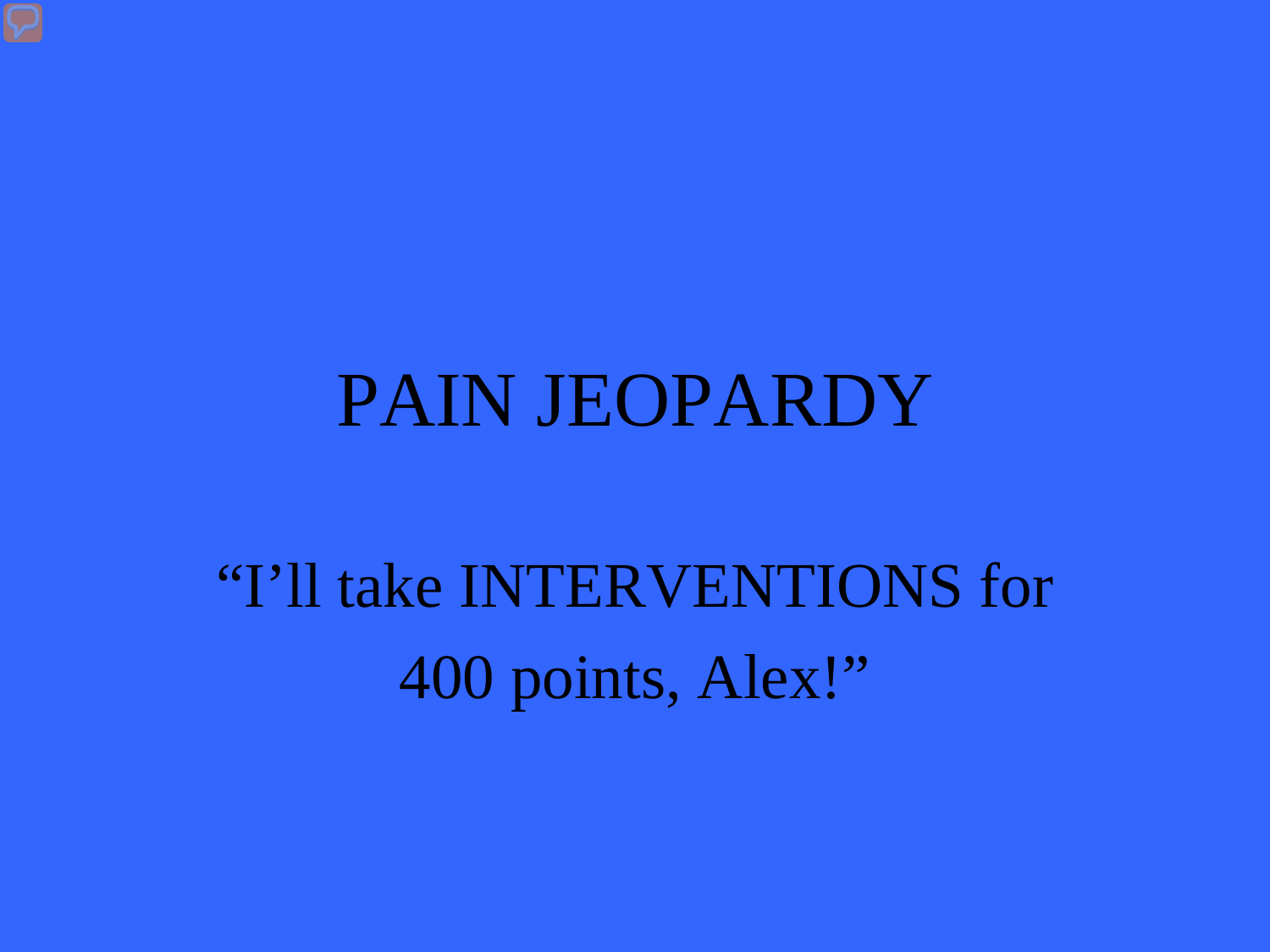<span id="page-1-0"></span>

| <b>Fact/Myth</b> | <b>Barriers</b> | <b>Assessment</b> | <b>Education</b> | <b>Interventions</b> |
|------------------|-----------------|-------------------|------------------|----------------------|
| $100$ pt         | $100$ pt        | $100$ pt          | $100$ pt         | $100$ pt             |
| $200$ pt         | $200$ pt        | $200$ pt          | $200$ pt         | $200$ pt             |
| $300$ pt         | $300$ pt        | $300$ pt          | $300$ pt         | $300$ pt             |
| $400$ pt         | $400$ pt        | $400$ pt          | $400$ pt         | $\overline{400}$ pt  |
| $500$ pt         | $500$ pt        | $500$ pt          | $500$ pt         | $500$ pt             |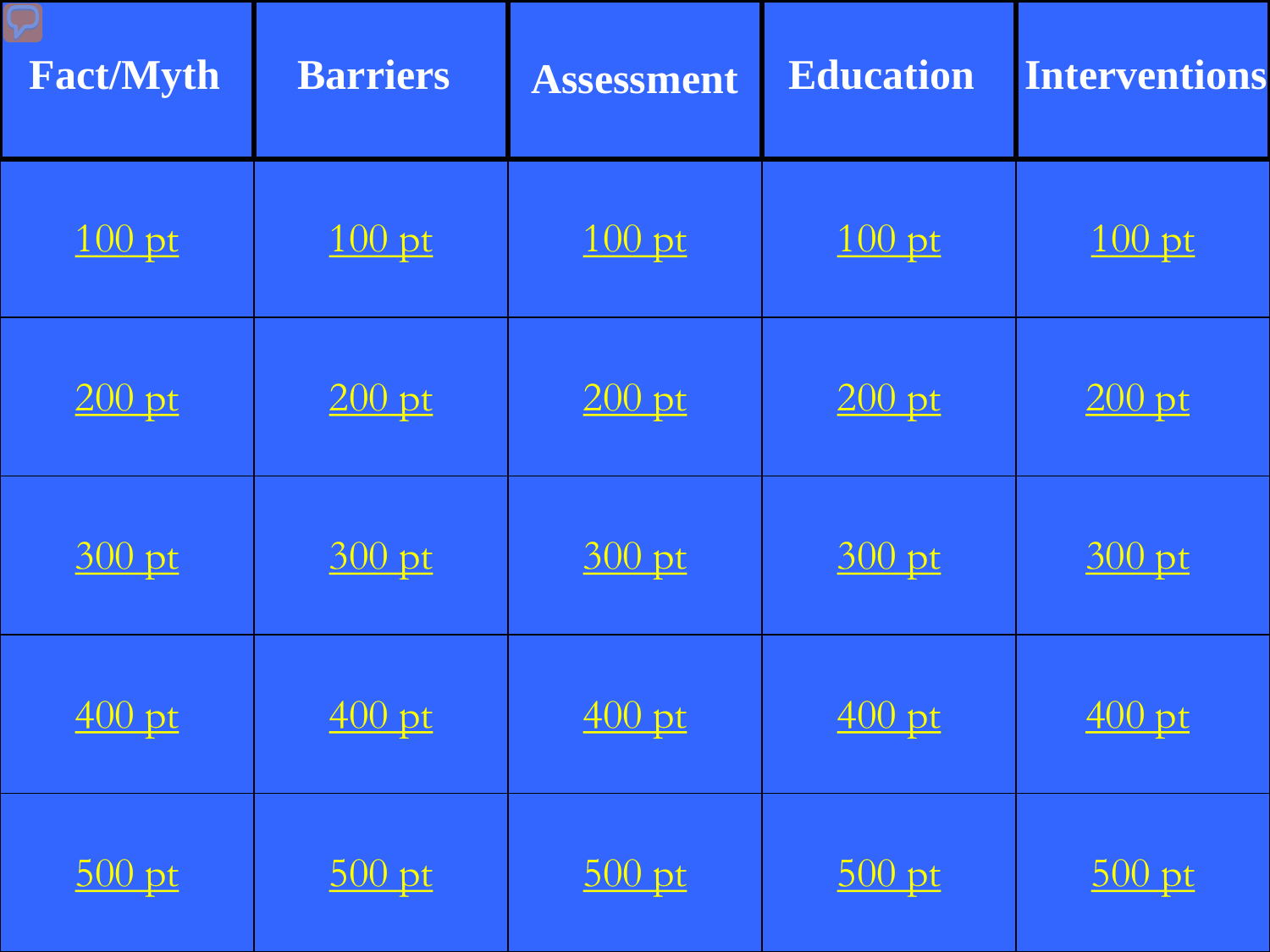#### <span id="page-2-0"></span>Category: Fact or Myth For 100 Points

People who take pain medication (opioids) generally become addicted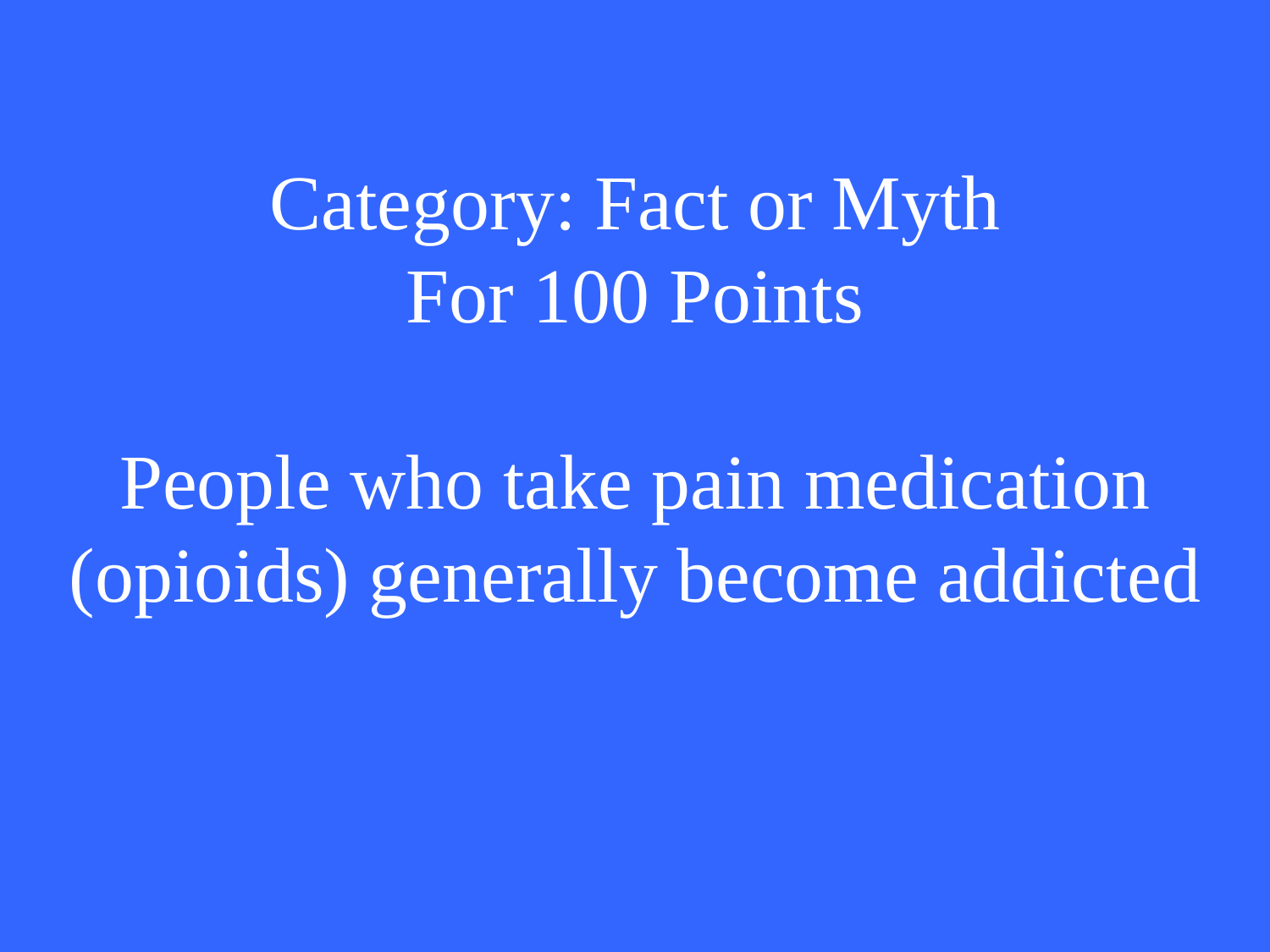

Addiction to opioids as a result of pain management is uncommon among nursing home residents

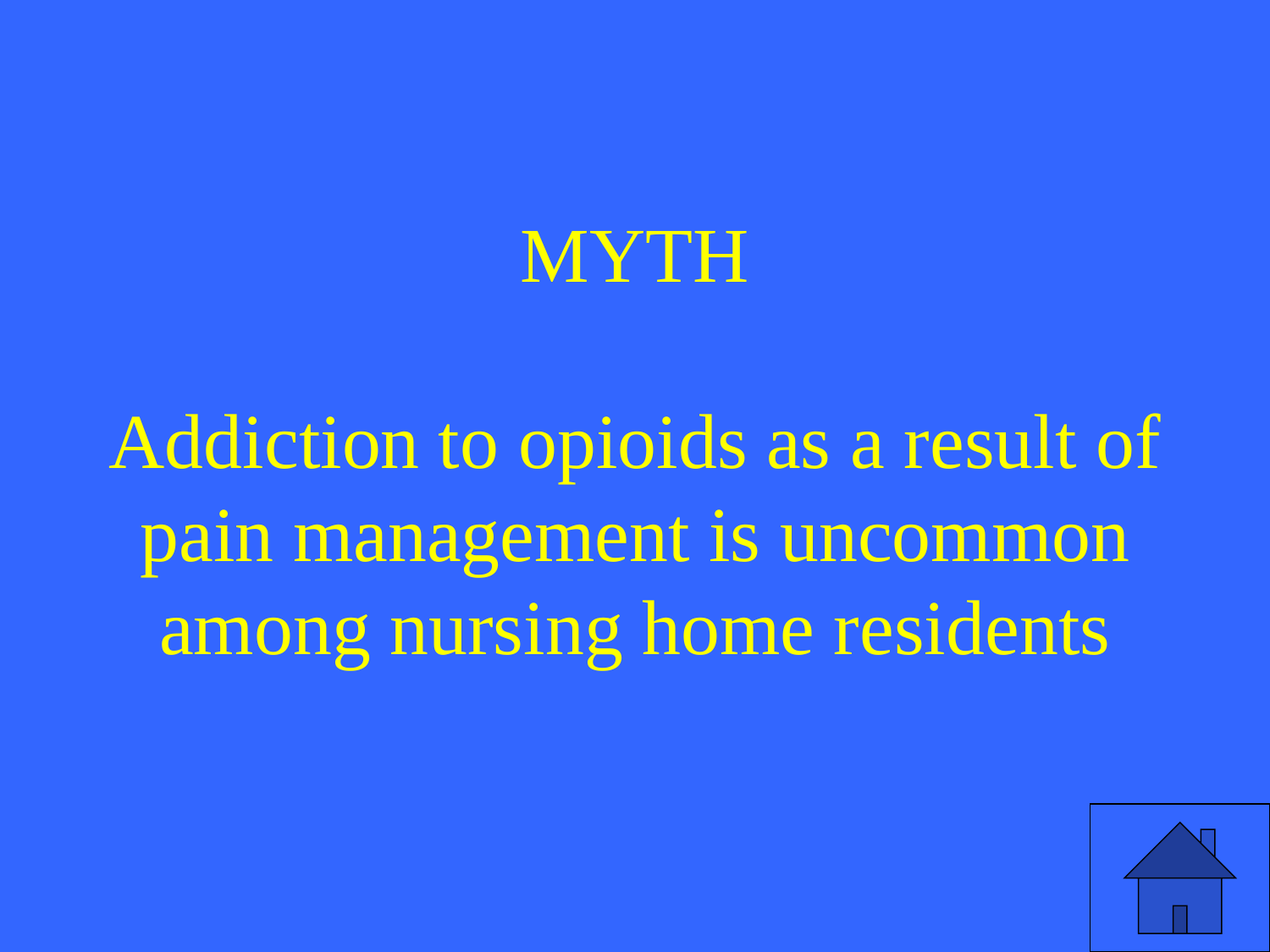#### <span id="page-4-0"></span>Category: Fact or Myth For 200 Points

Older adults tend to report more pain as they age.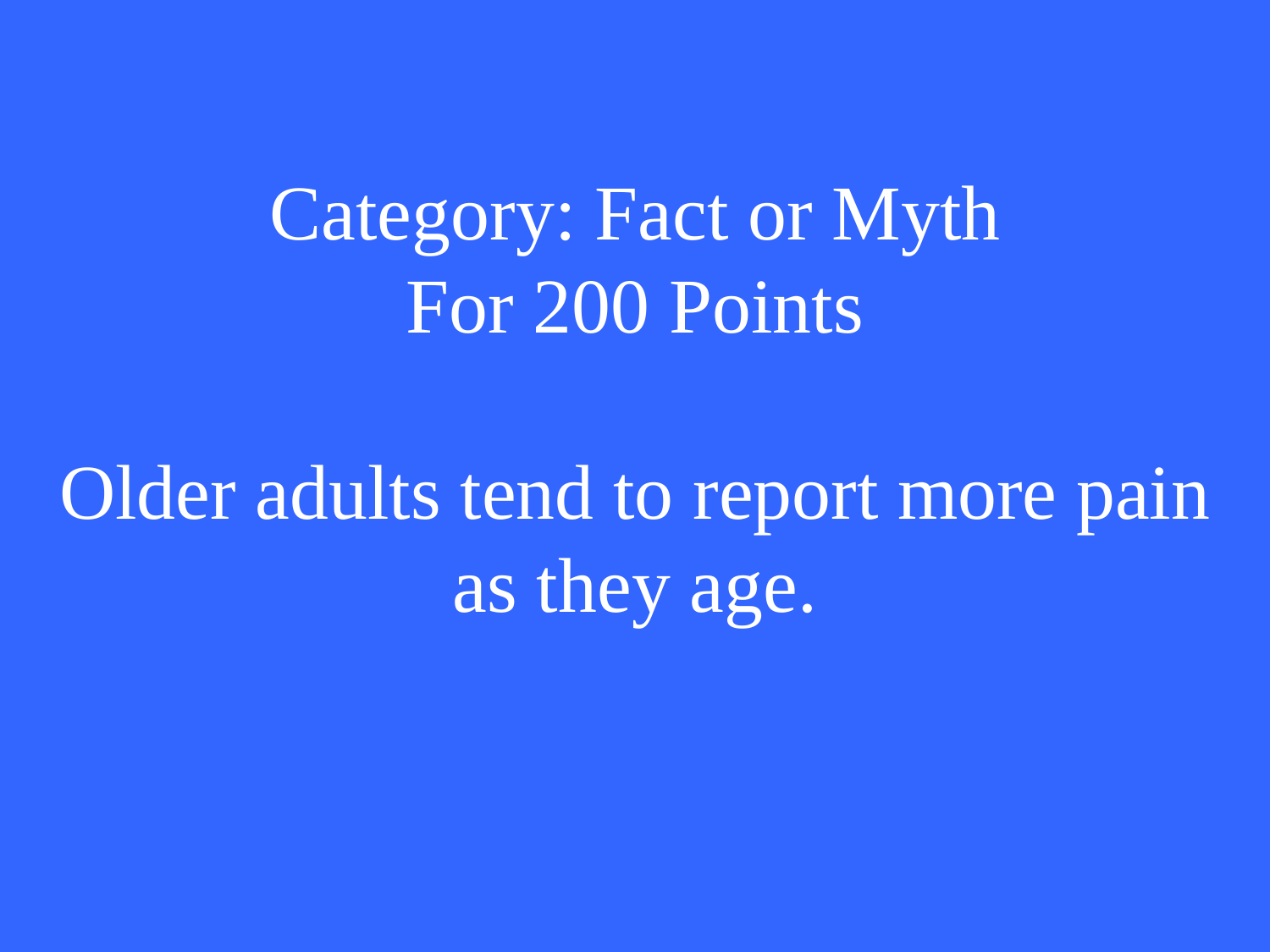

Many older adults tend NOT to report their pain because they think it is a normal part of growing older.

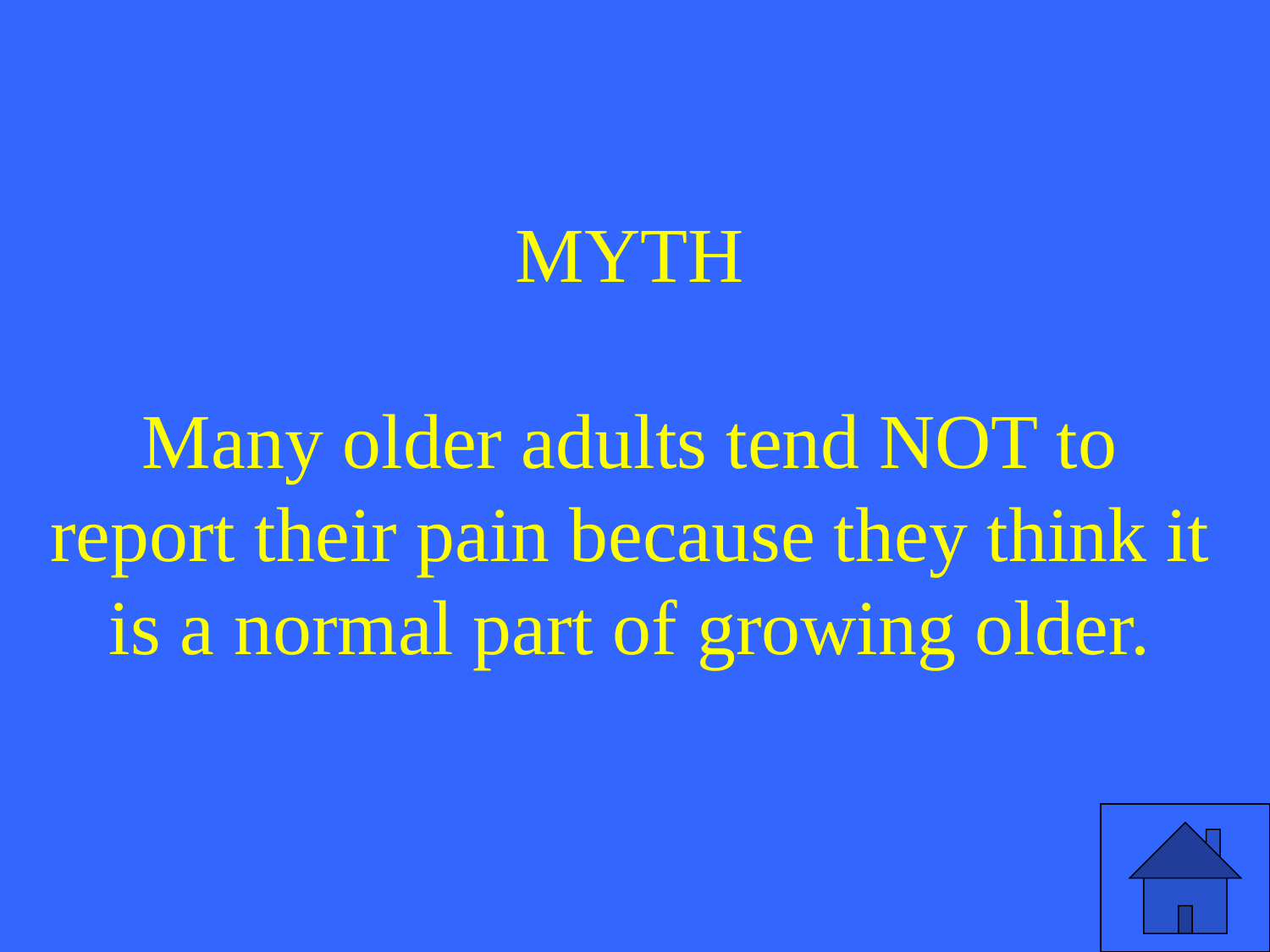<span id="page-6-0"></span>Category: Fact or Myth For 300 Points

Opioids should not be considered when treating older adults with severe pain.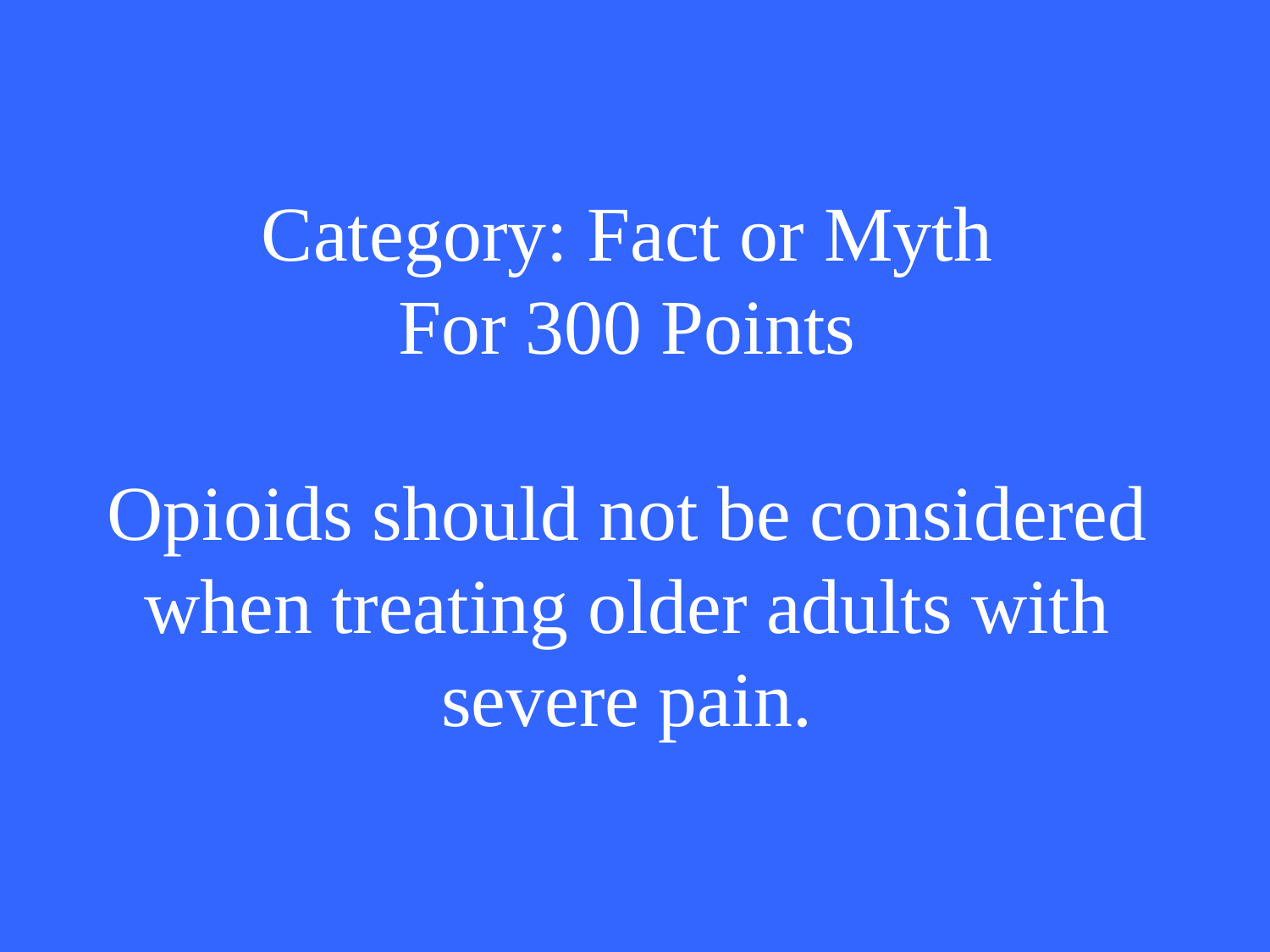

Opioids are the first line of defense we have to combat severe pain. Opioids have no maximum daily dose. This allows us to adjust dose to an effective level, no matter how severe.

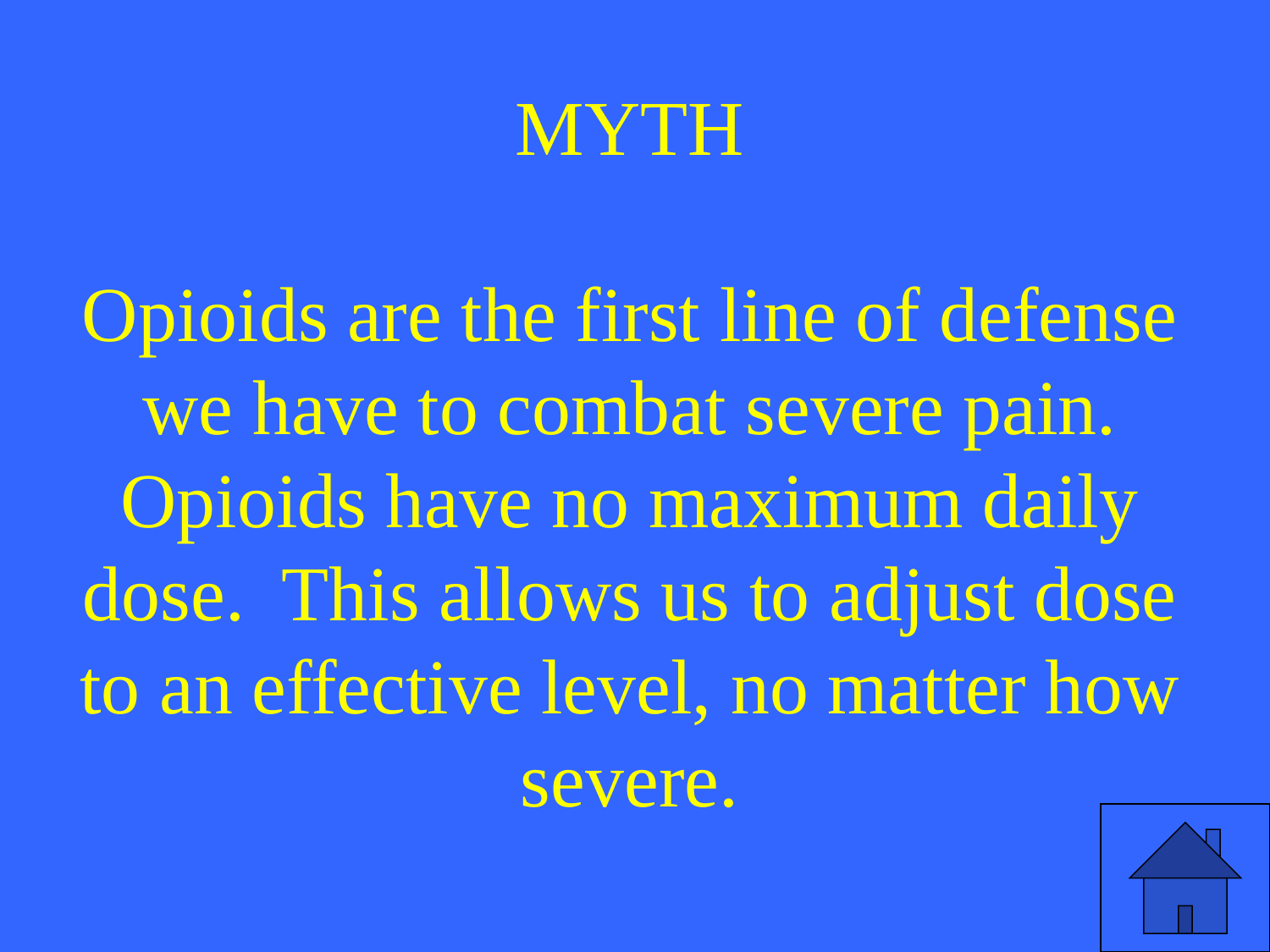<span id="page-8-0"></span>Category: Fact or Myth For 400 Points

Effective pain control improves the ability to fight disease.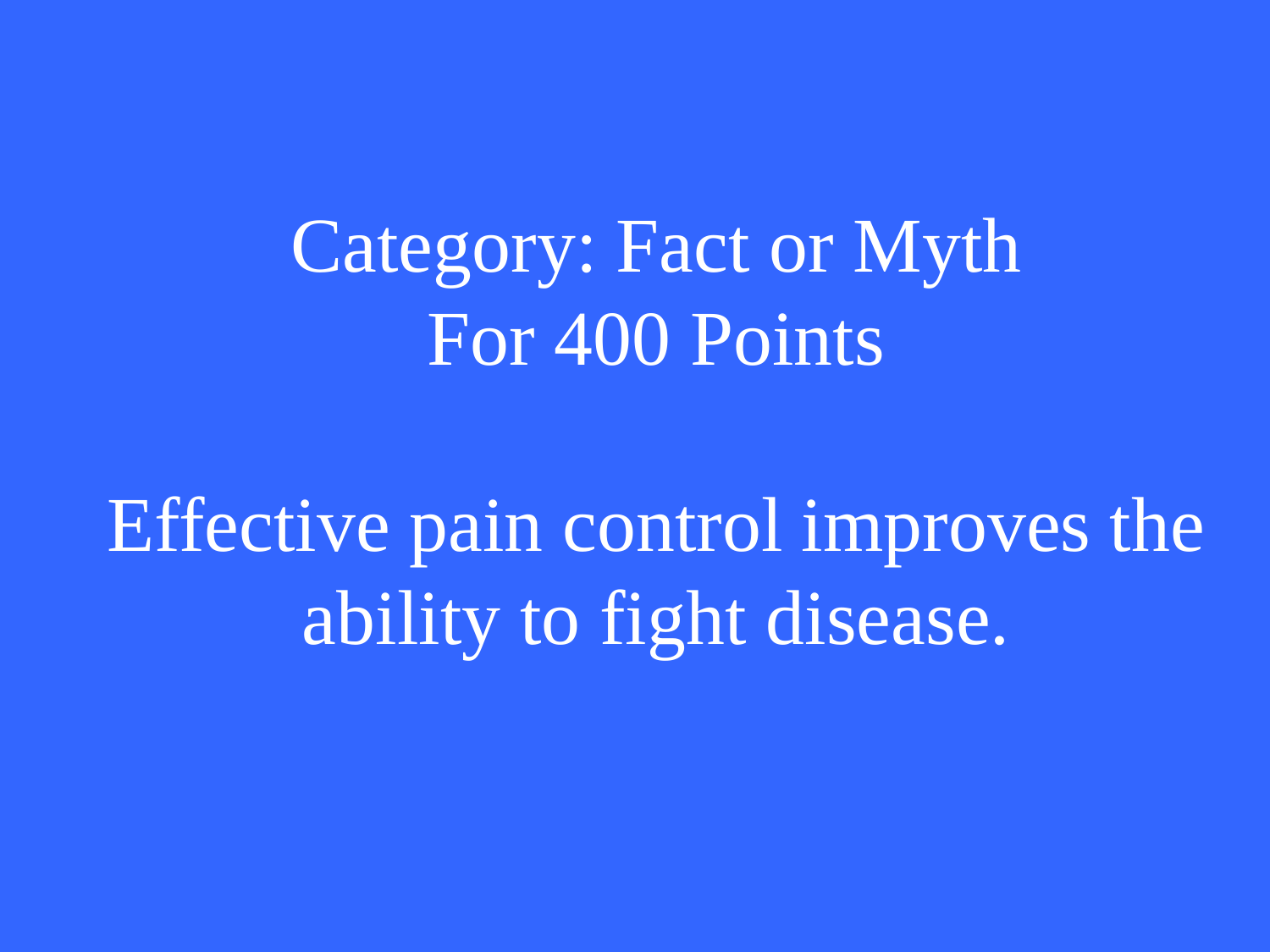

One side effect of unrelieved pain is a compromised immune system.

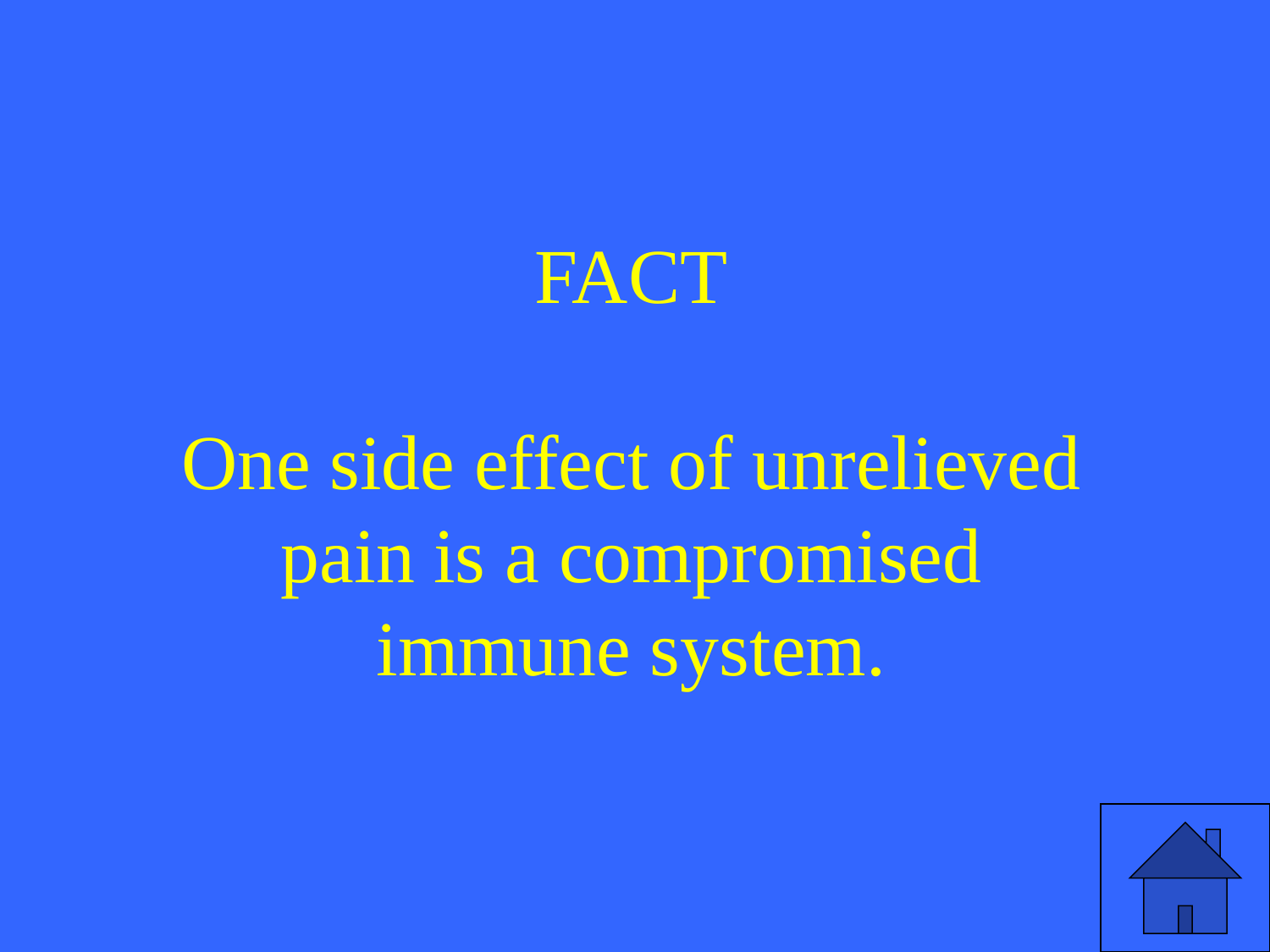## <span id="page-10-0"></span>Category: Fact or Myth For 500 Points

Constipation is one reason the use of opioids should be avoided in older adults.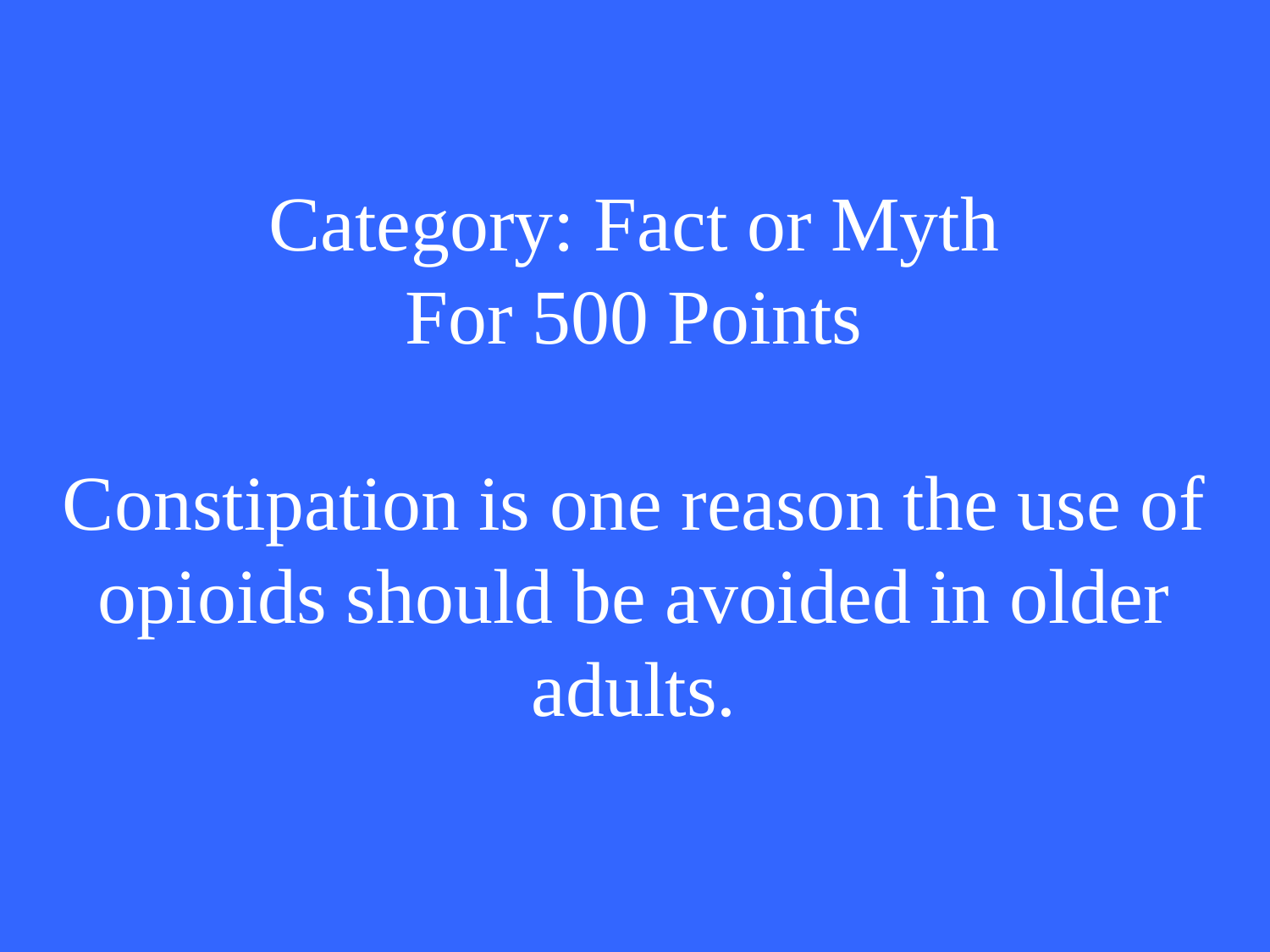#### MYTH

Constipation is a manageable side effect of opioid use. A bowel program must always be in place when starting opioids[.](#page-1-0)

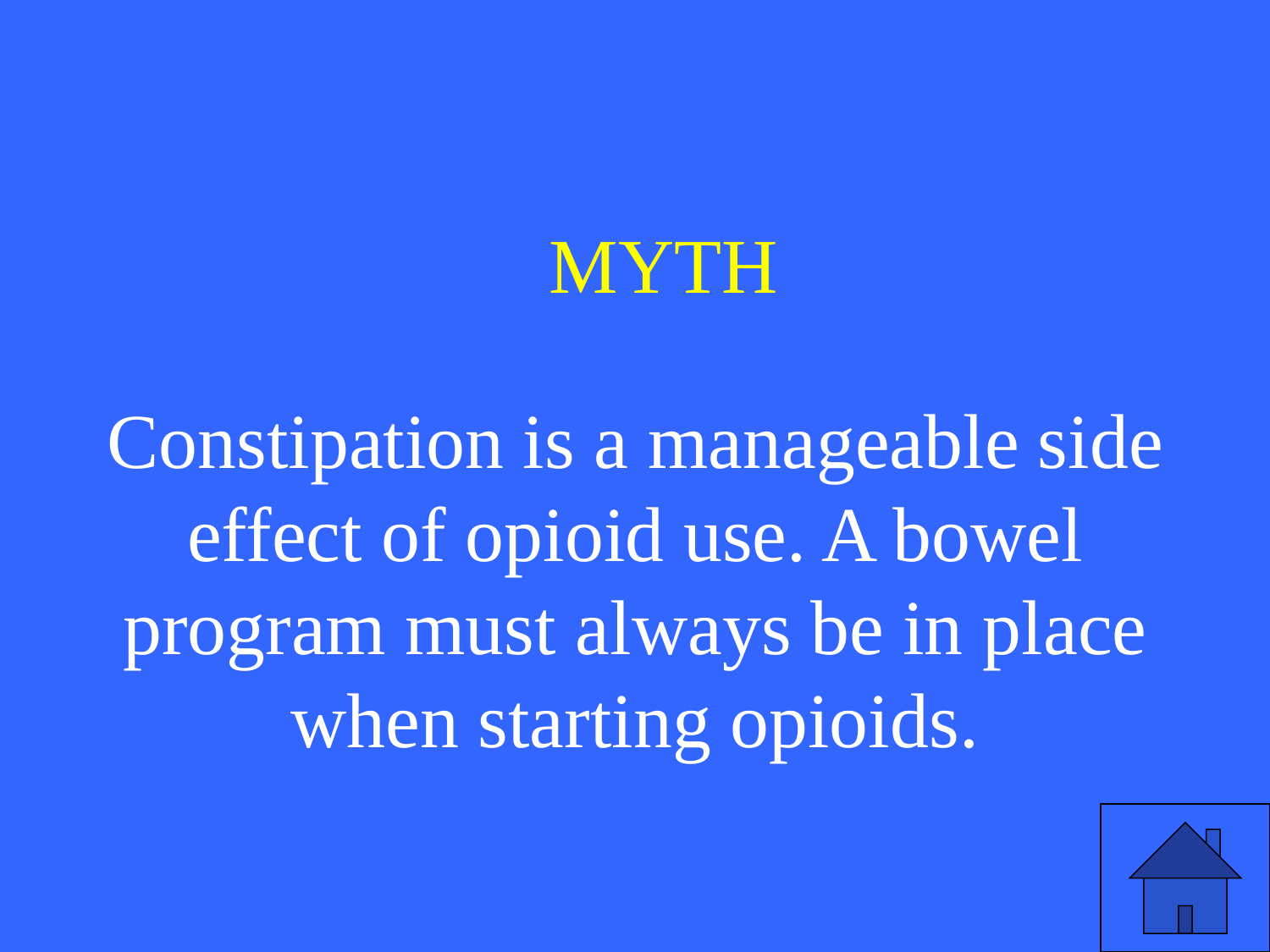<span id="page-12-0"></span>Category: Barriers For 100 Points

#### True or False

Communication is a key component in good pain management.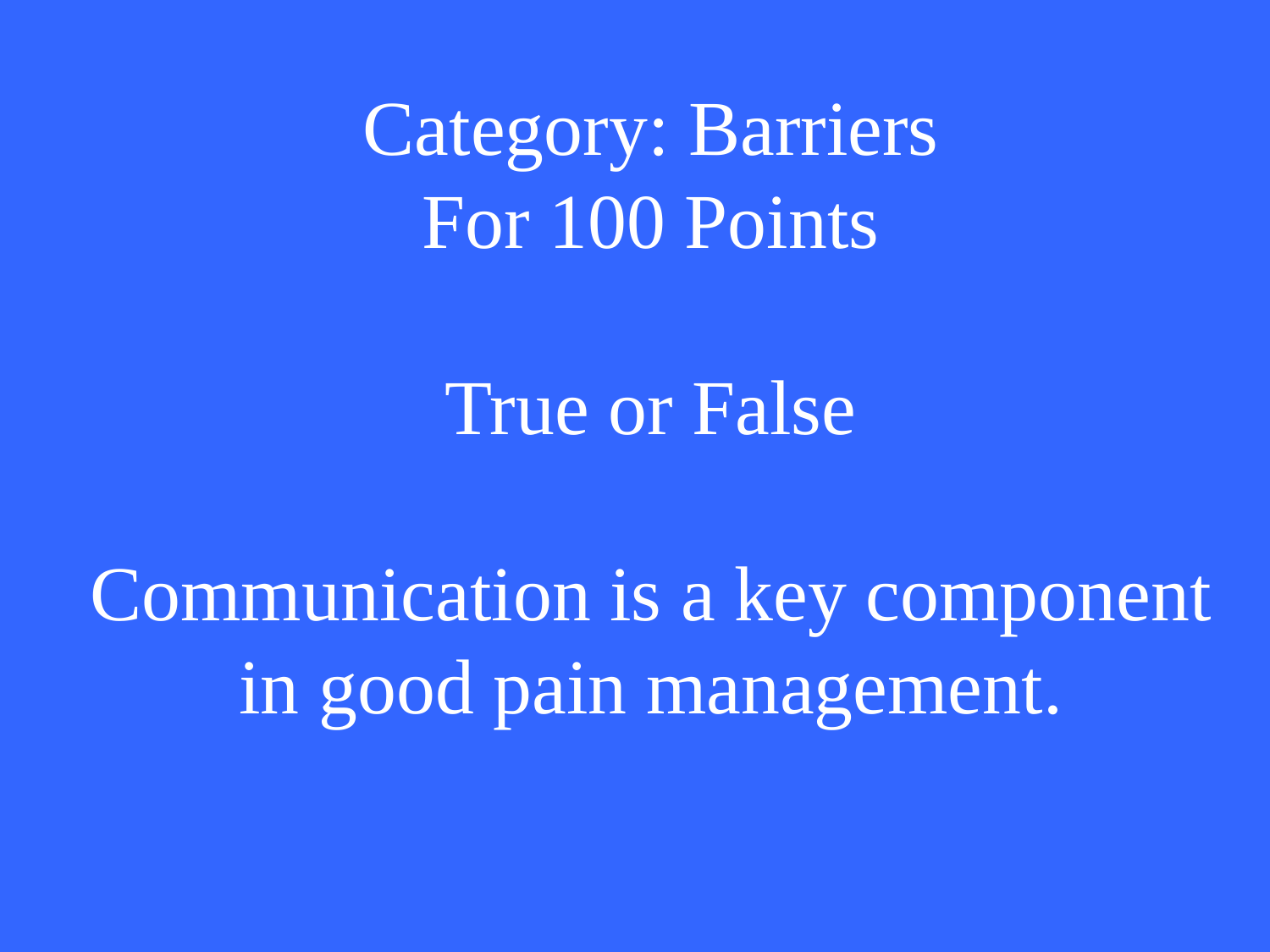

Regular and thorough communication must occur between ALL people involved in the resident's care.

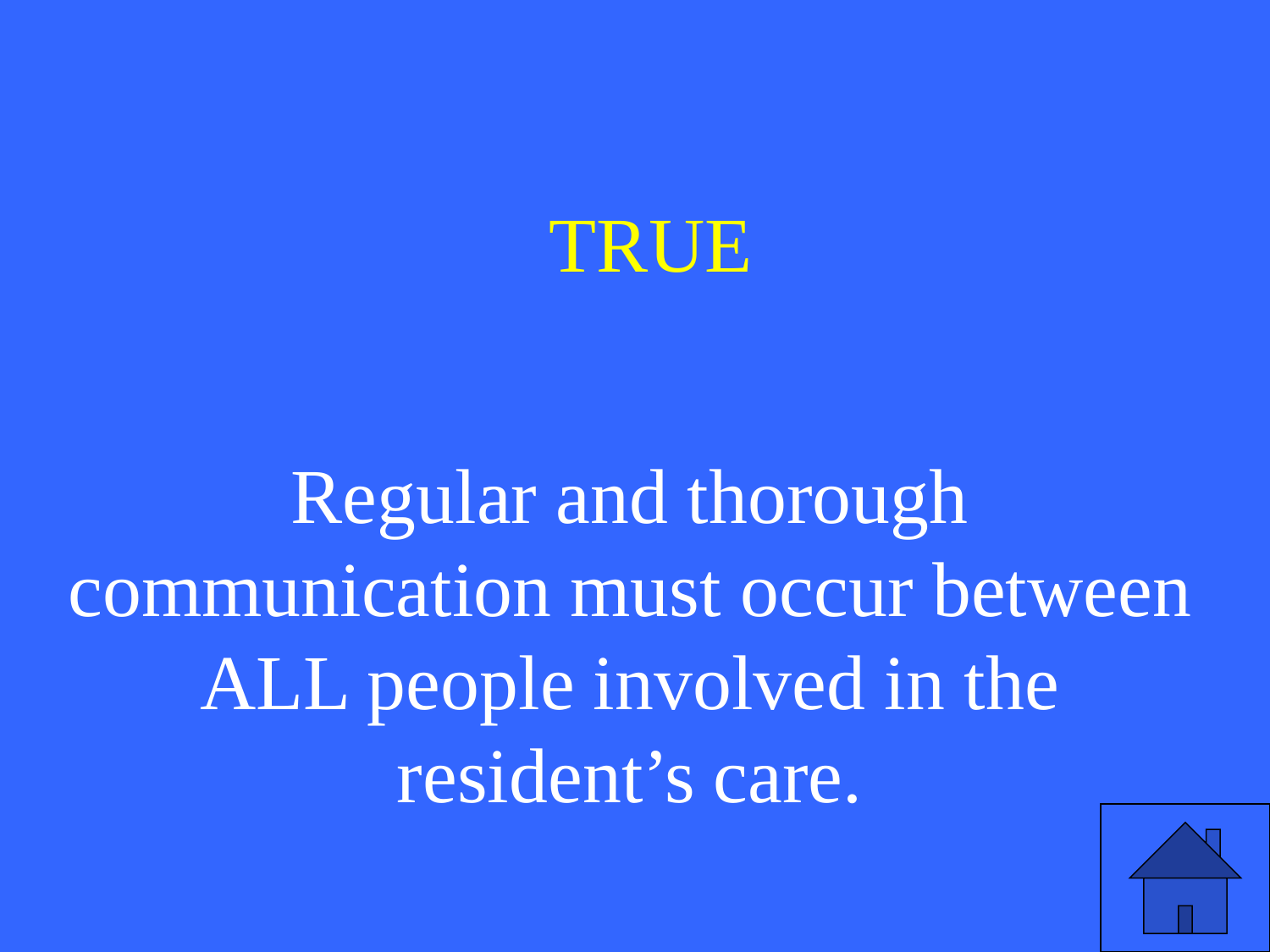<span id="page-14-0"></span>Category: Barriers For 200 Points

Name THREE reasons why families or caregivers may not want to support a pain management plan for a resident in pain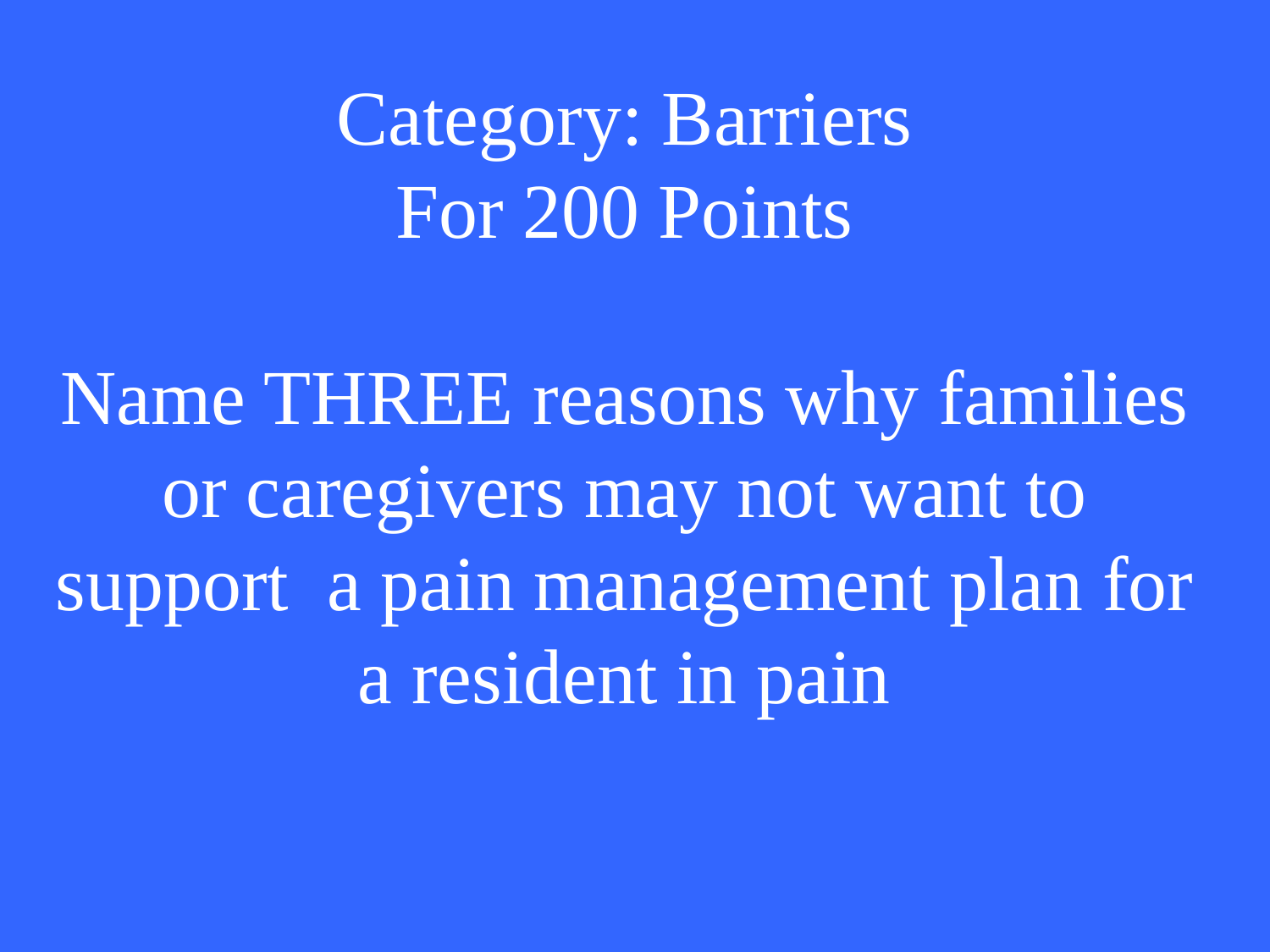- Mistakenly held beliefs
- Fear of addiction
- Cultural values
- Fear of side effects
- Don't want loved one to be "targeted" or "labeled"
- Lack of information

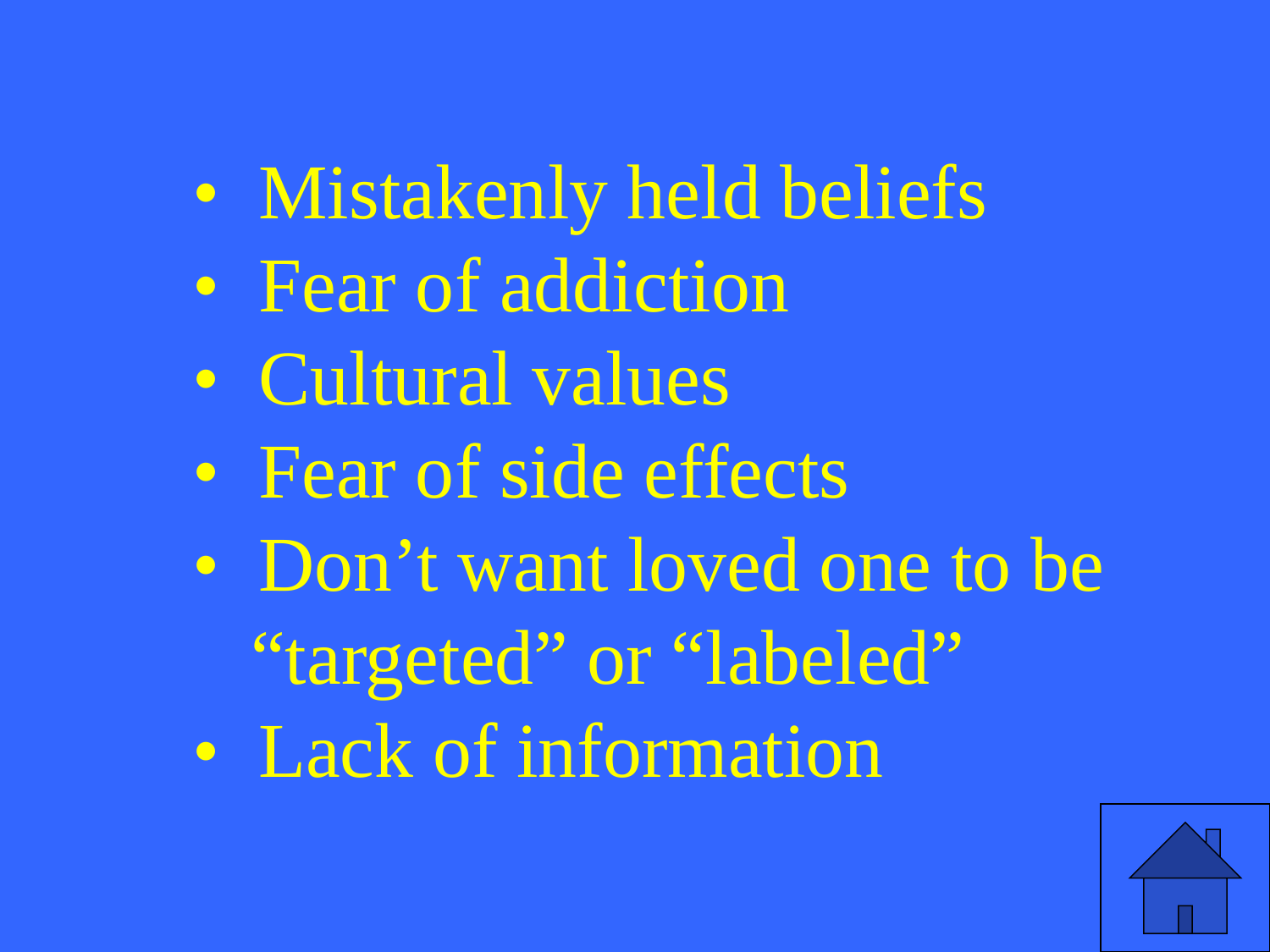<span id="page-16-0"></span>Category: Barriers For 300 Points

Name THREE barriers to good pain management by health care providers.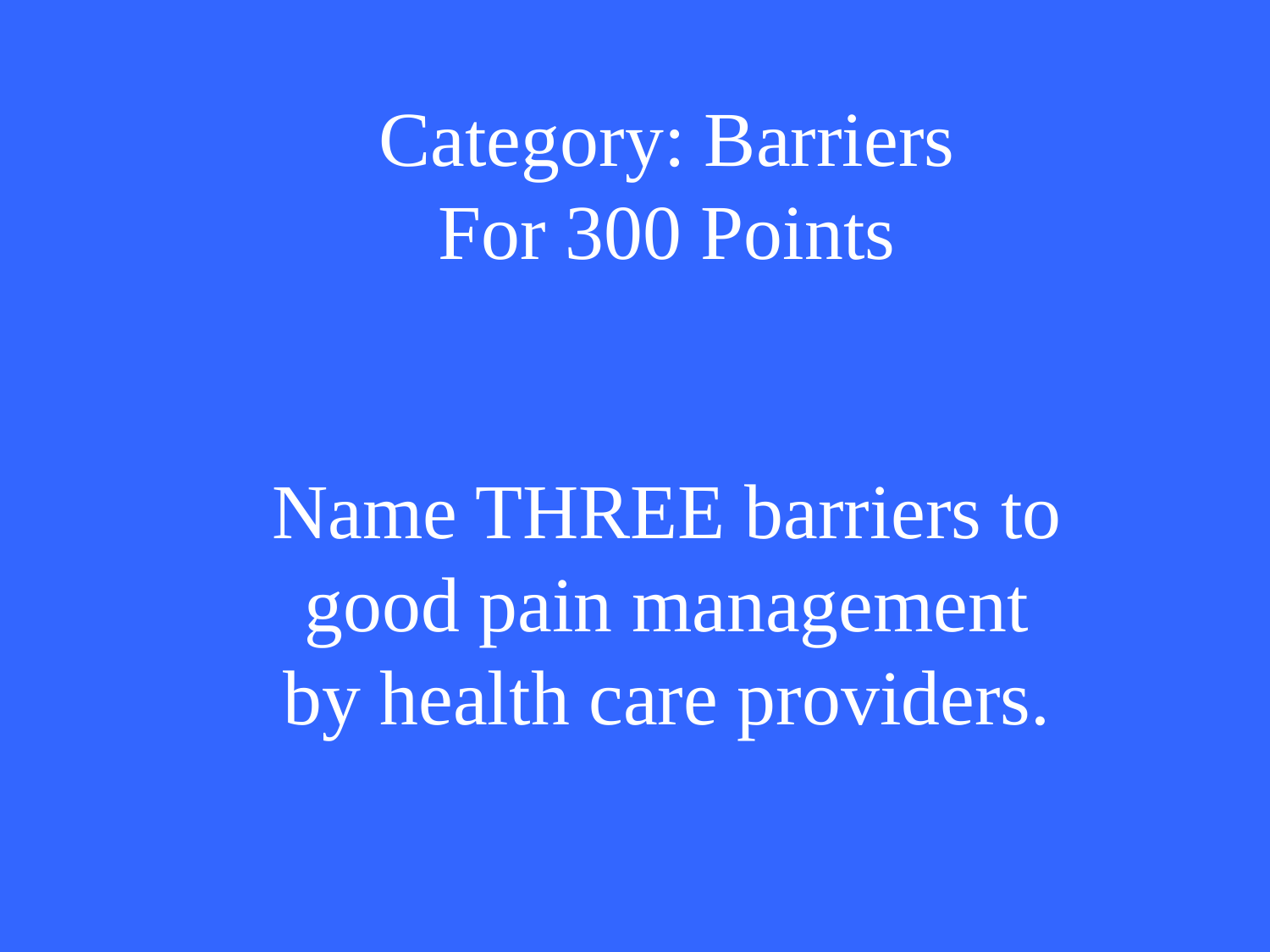- Personal biases
- Inadequate pain assessment skills
- Lack of knowledge
- Lack of time
- Fear of resident addictio[n](#page-1-0)

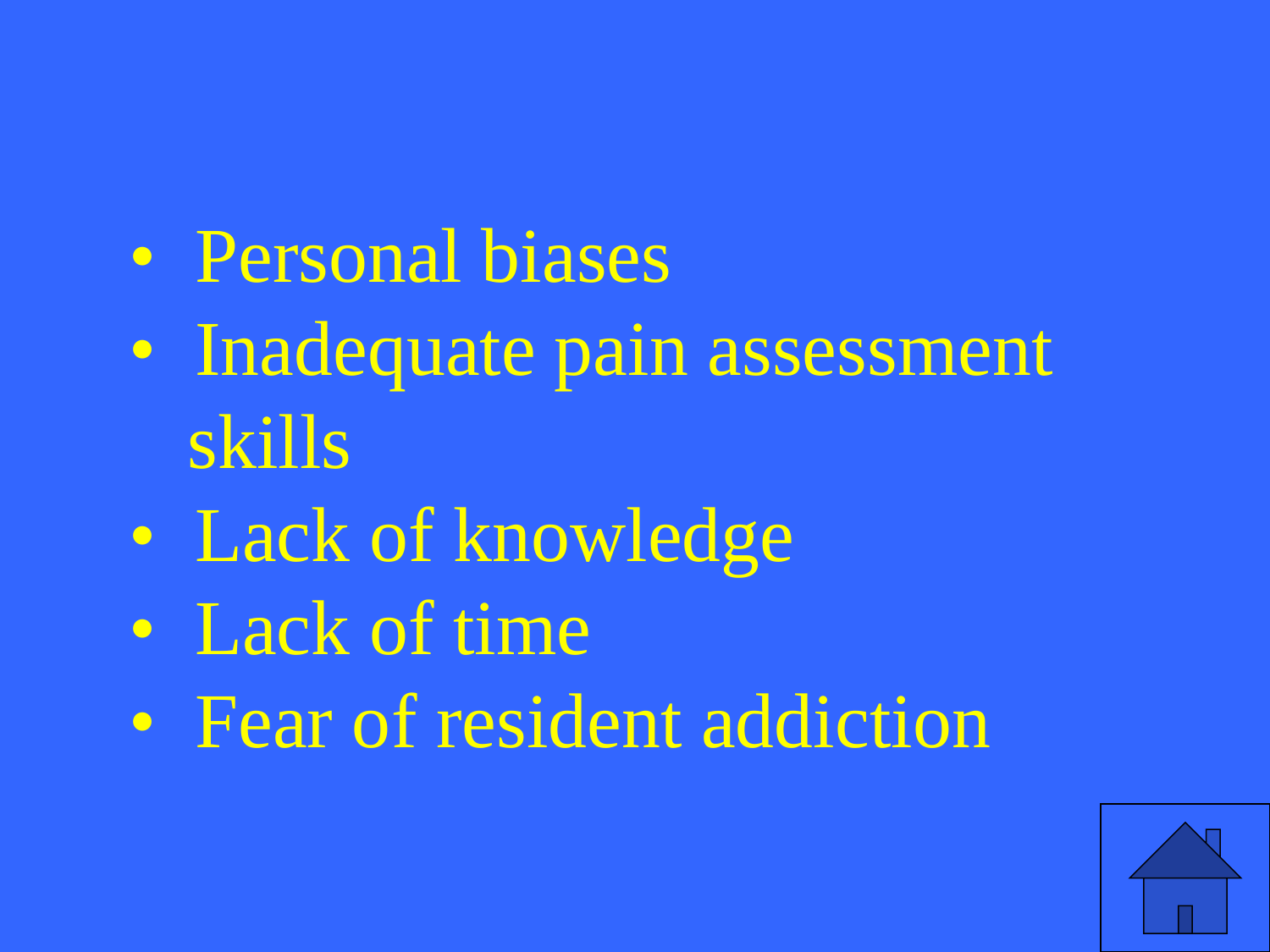## <span id="page-18-0"></span>Category: Barriers For 400 Points

Name THREE barriers to good pain management by physicians or other prescribers.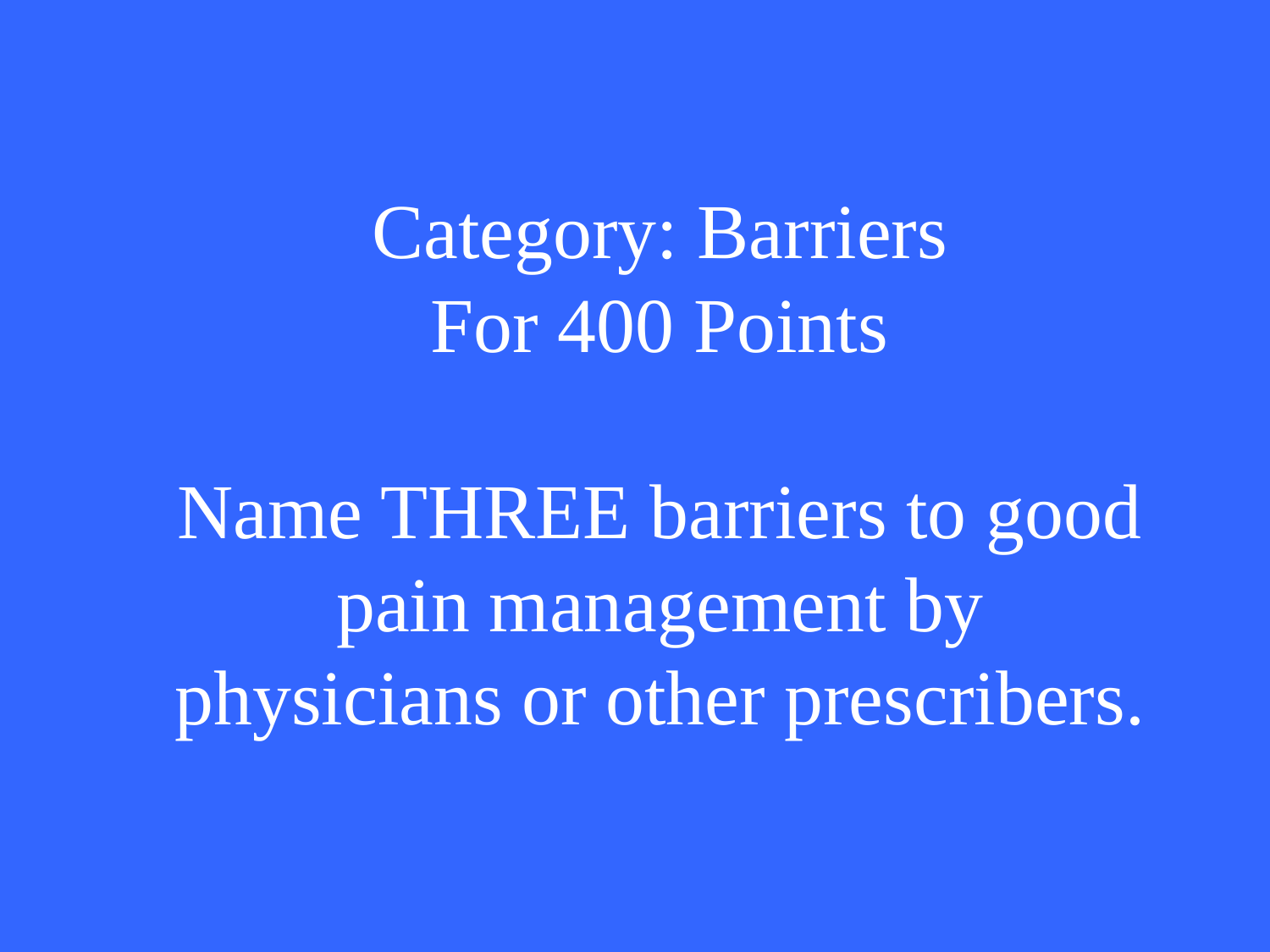• Concern about detrimental side effects

- Lack of communication by health care personnel and the resident/family
- Fear of legal issues
- Fear of regulatory scrutiny
- Unfamiliarity with opioids
- Fear of resident addiction
- Personal biases

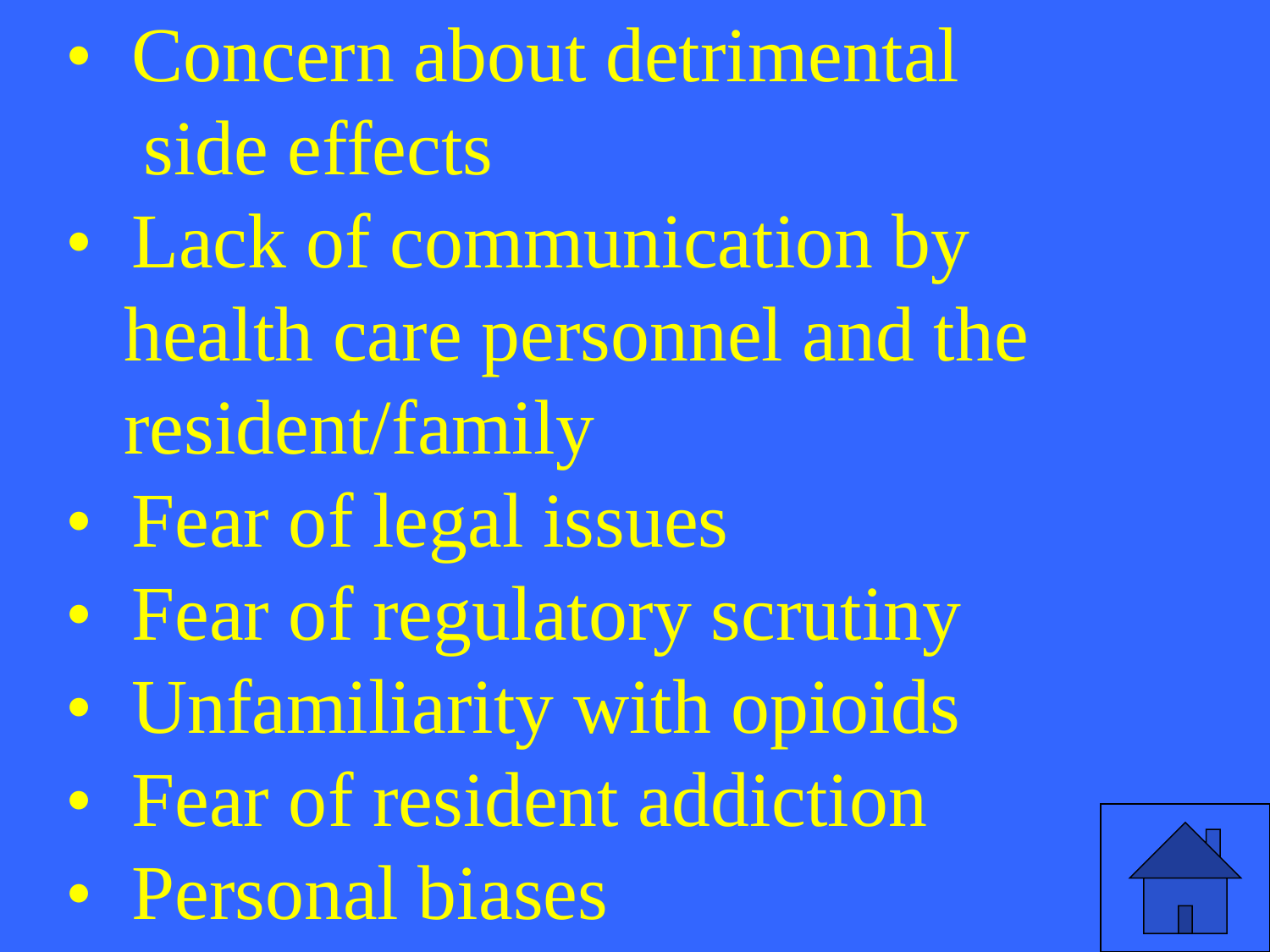<span id="page-20-0"></span>Category: Barriers For 500 Points

Give THREE reasons older adults may not report pain.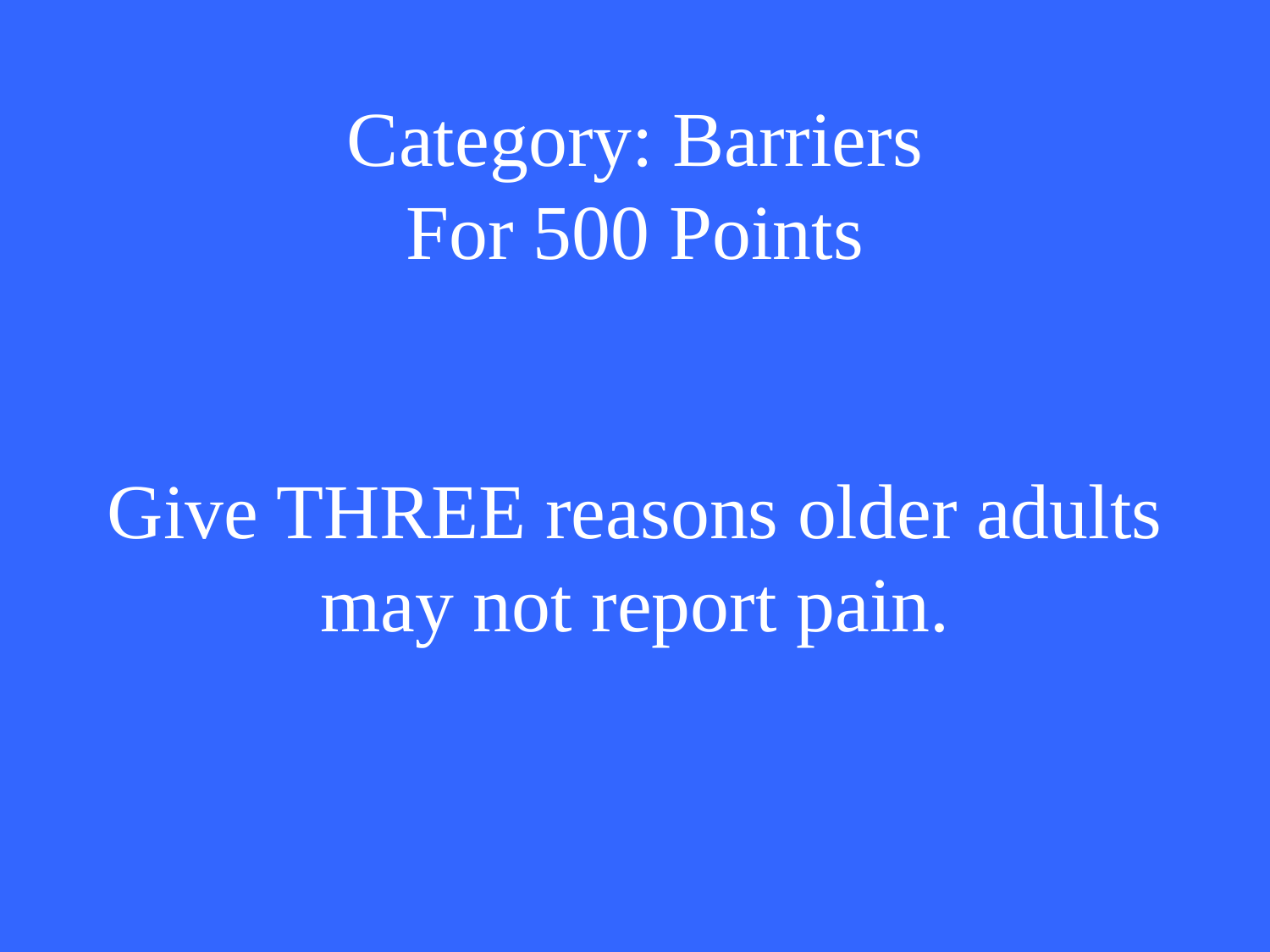- Fear of addiction
- No one has asked them
- Belief that pain is normal
- Don't want to be a bother
- Cultural or generational beliefs/values
- Fear of side effects
- Depression
- Low expectations for pain relief
- Worry about cost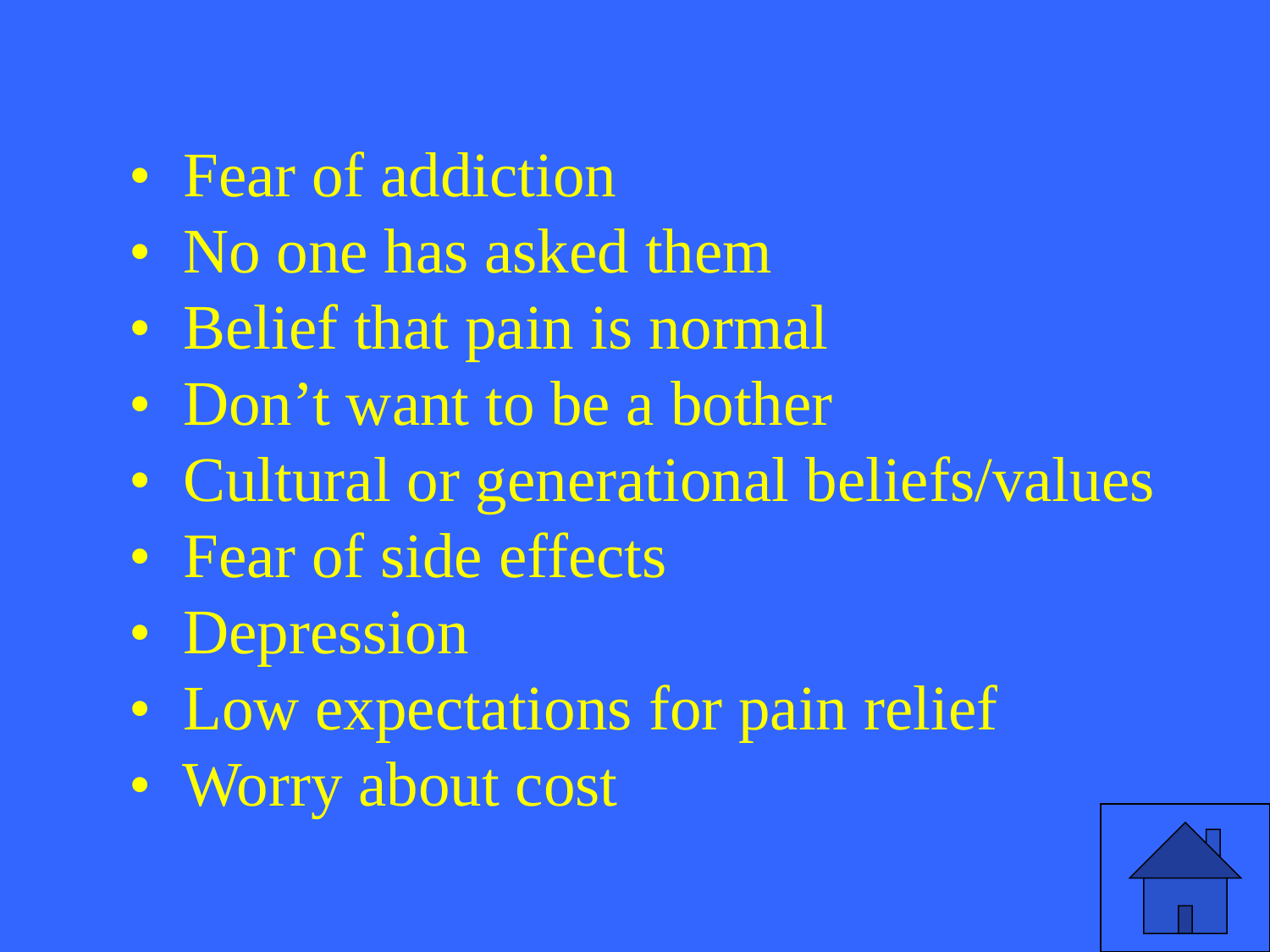<span id="page-22-0"></span>Category: Assessment For 100 Points

#### True or False

A person's pain is whatever they say it is and exists whenever and wherever they say it does.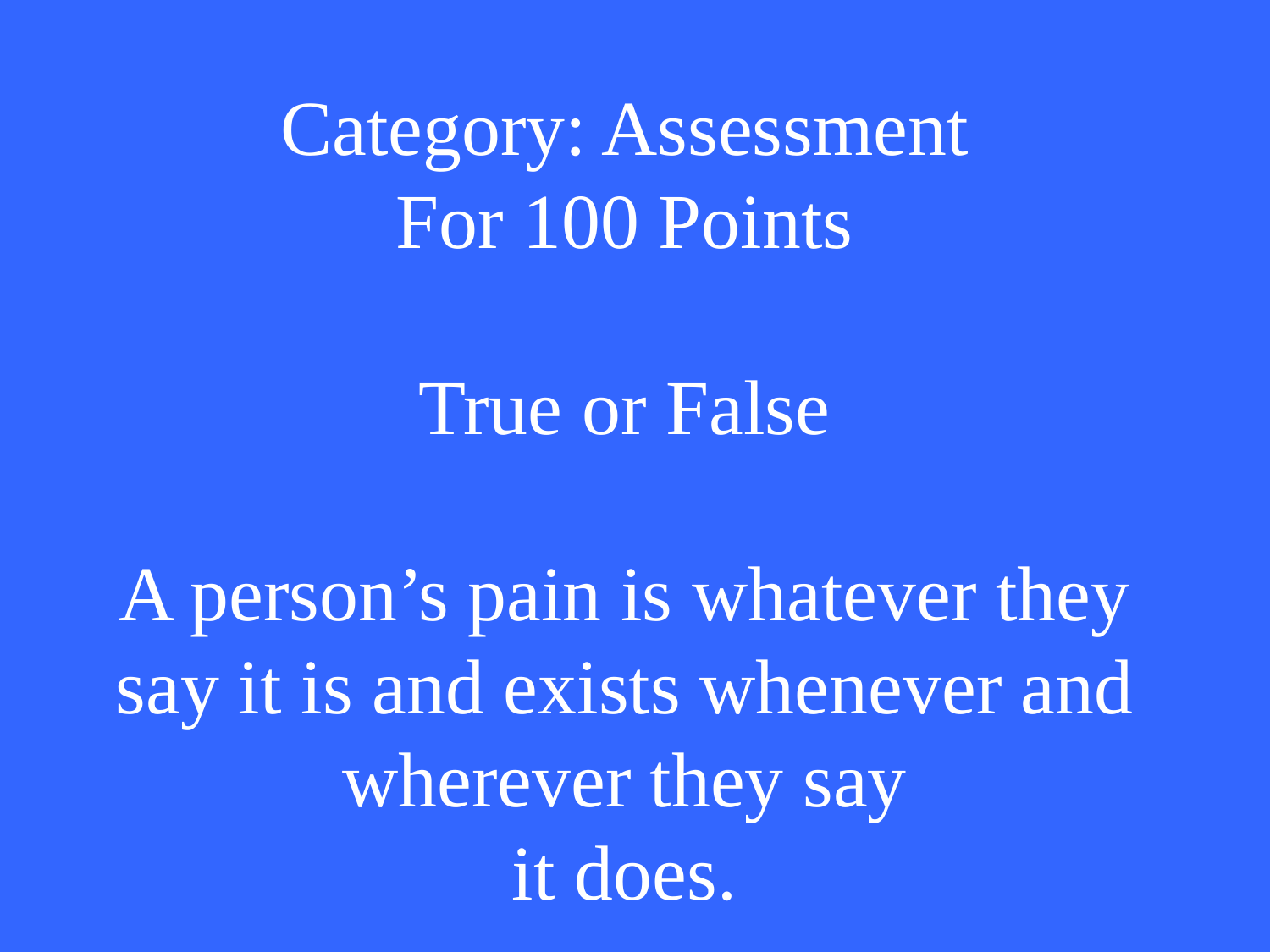

This is a definition used by many pain management programs because it helps us focus on the subjective nature of pain.

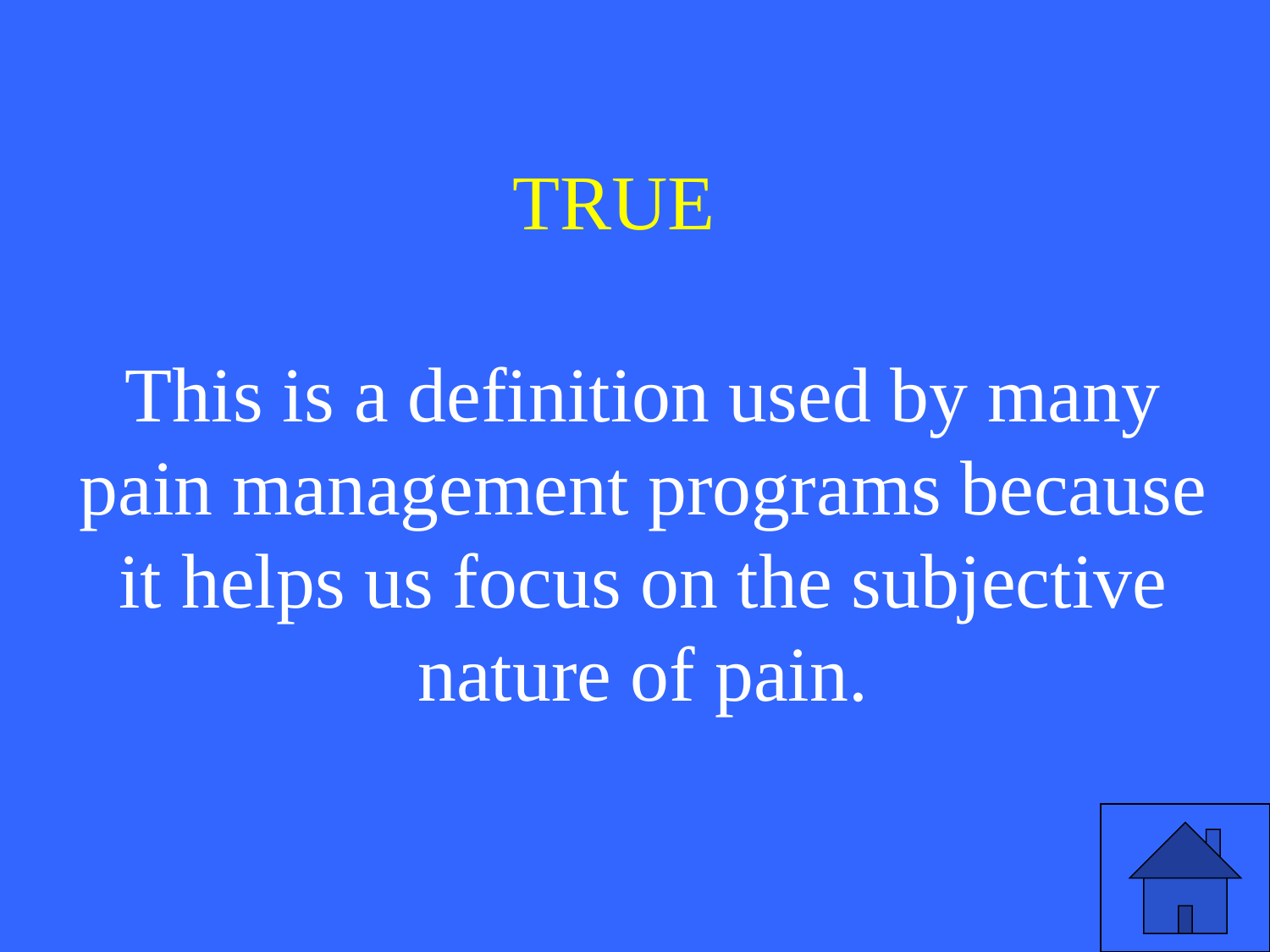## <span id="page-24-0"></span>Category: Assessment For 200 Points

Give THREE signs of pain that might be exhibited by cognitively impaired elders.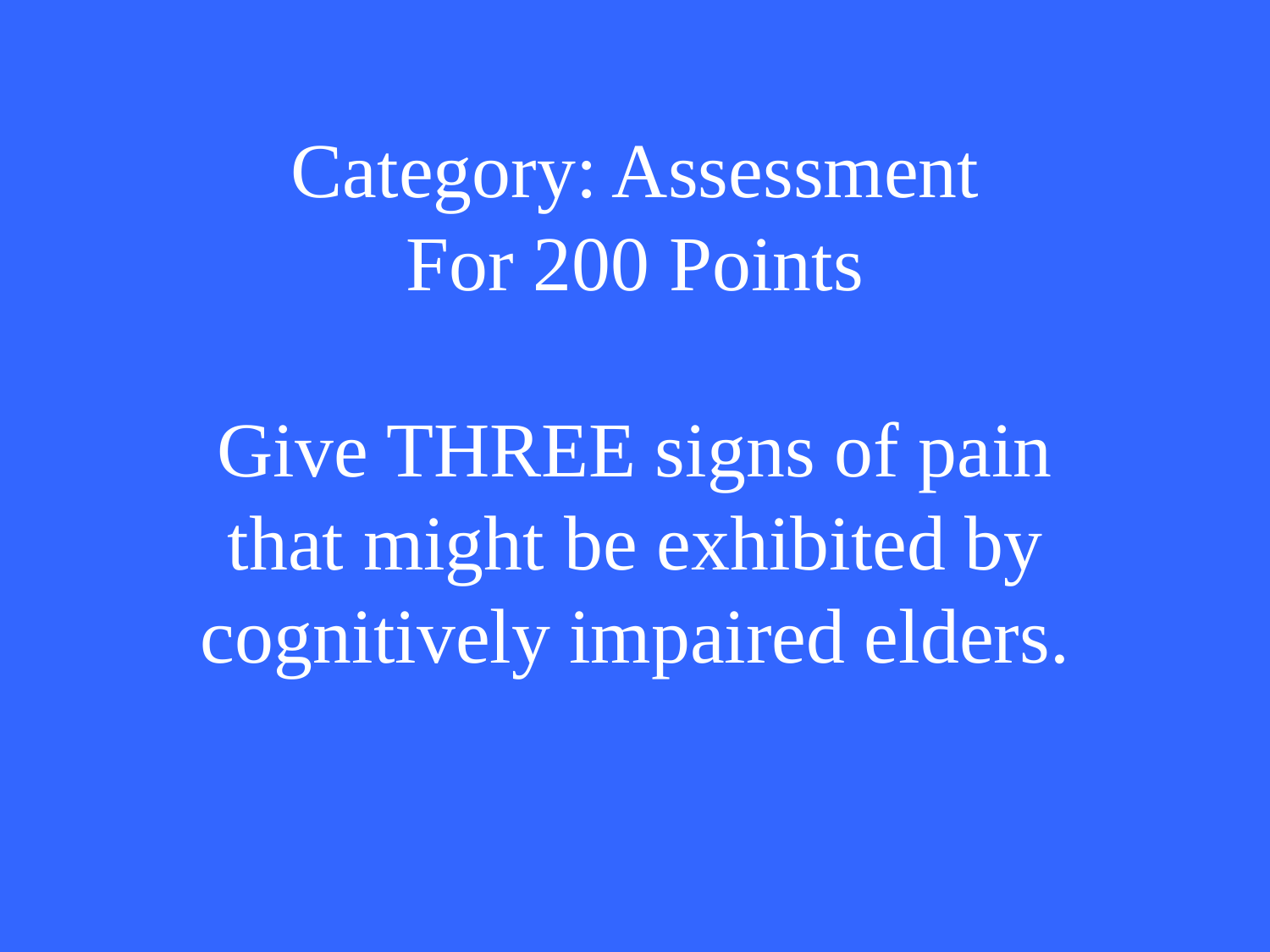- Vocal Cues (e.g., moaning)
- Verbal Cues (e.g., 'ouch', 'Stop!', cursing)
- Facial Cues (e.g., furrowed brow, clenched jaw)
- Changes in movement (e.g., shifting positions, massaging painful body parts, protecting painful body parts during movement, clutching o[bjects\)](#page-1-0)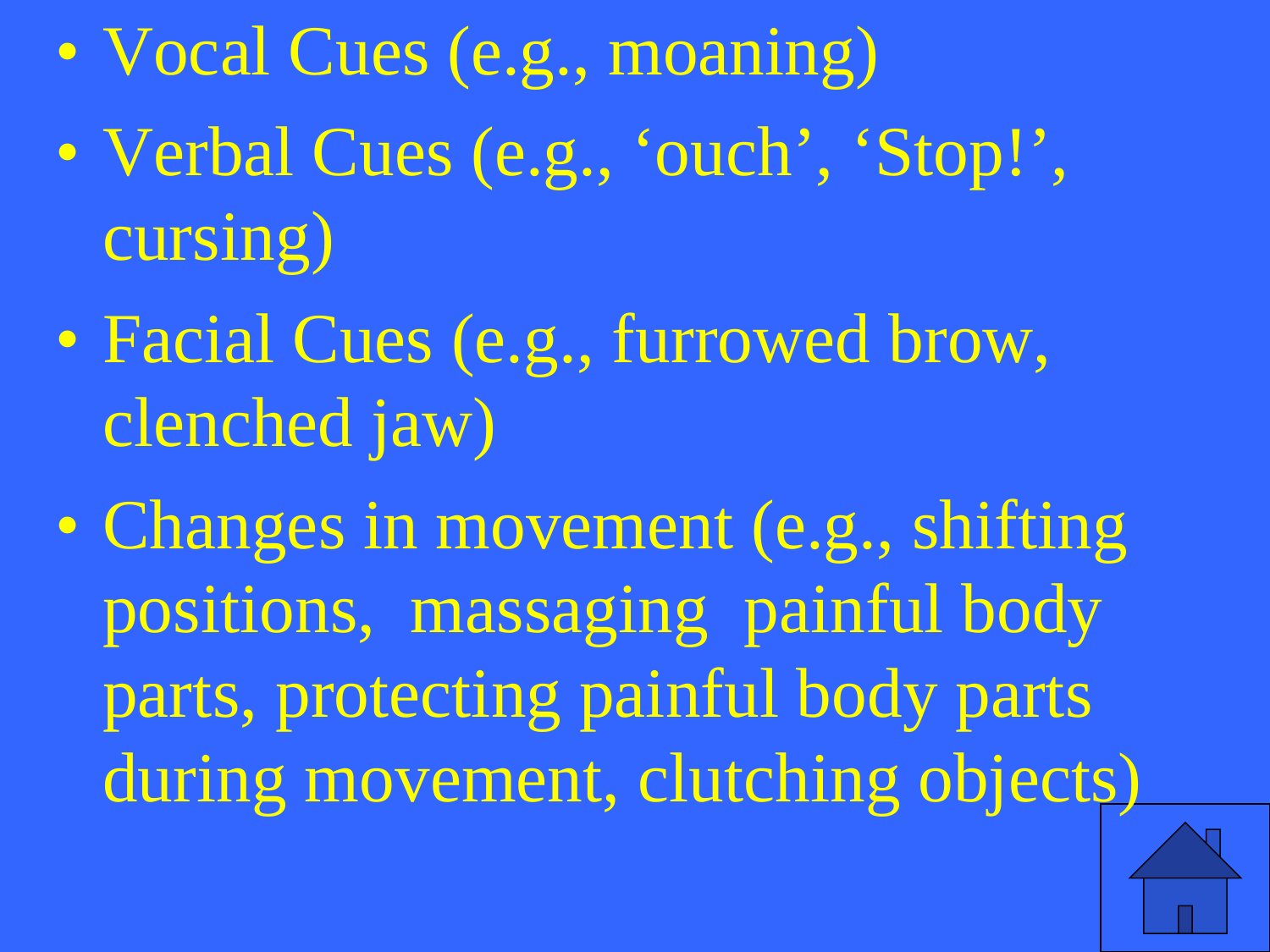<span id="page-26-0"></span>Category: Assessment For 300 Points

When should the nurse complete a comprehensive pain assessment?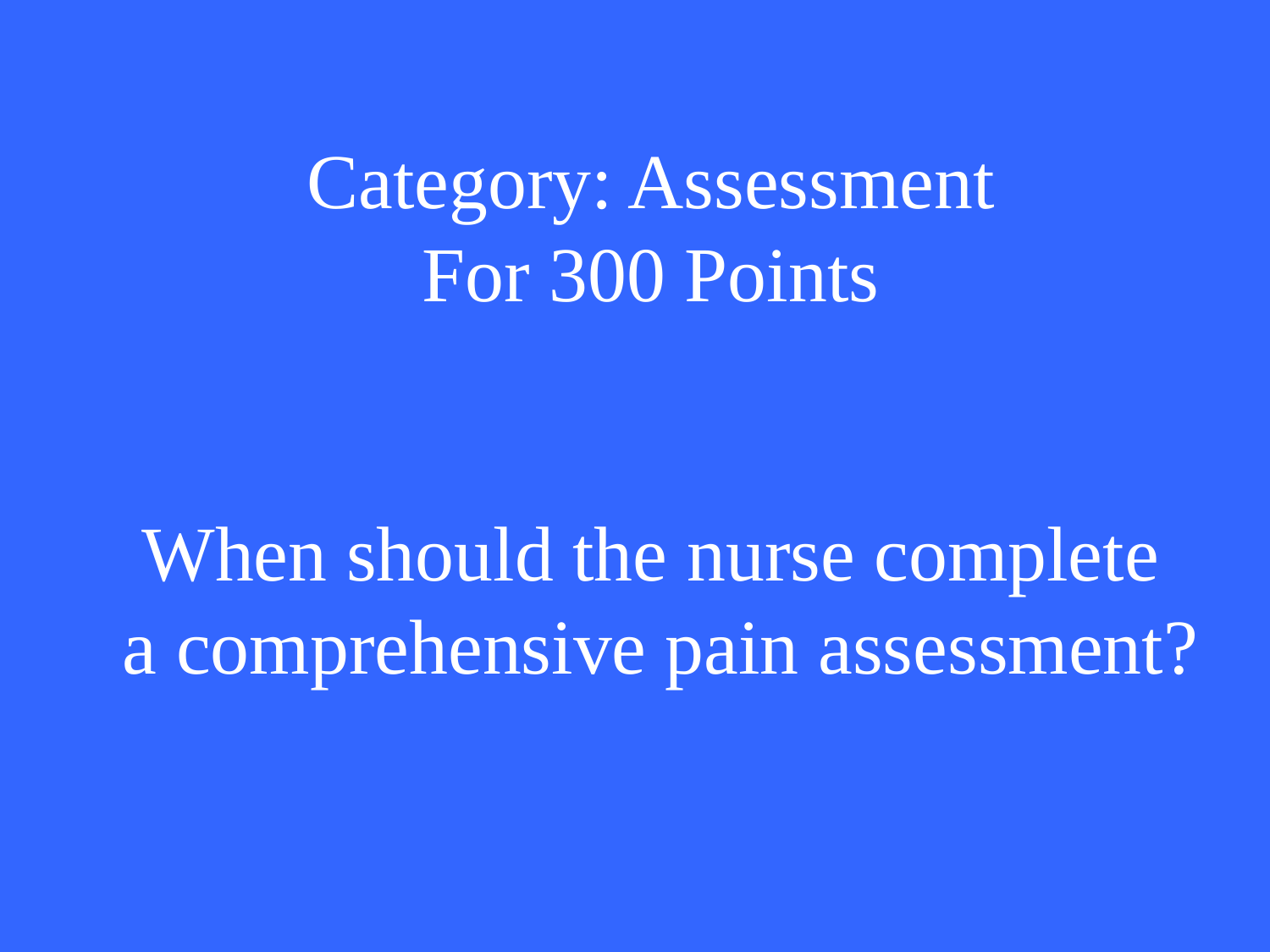# • Admission/Readmission

- Change in pain status or health status
- Each MDS Assessment

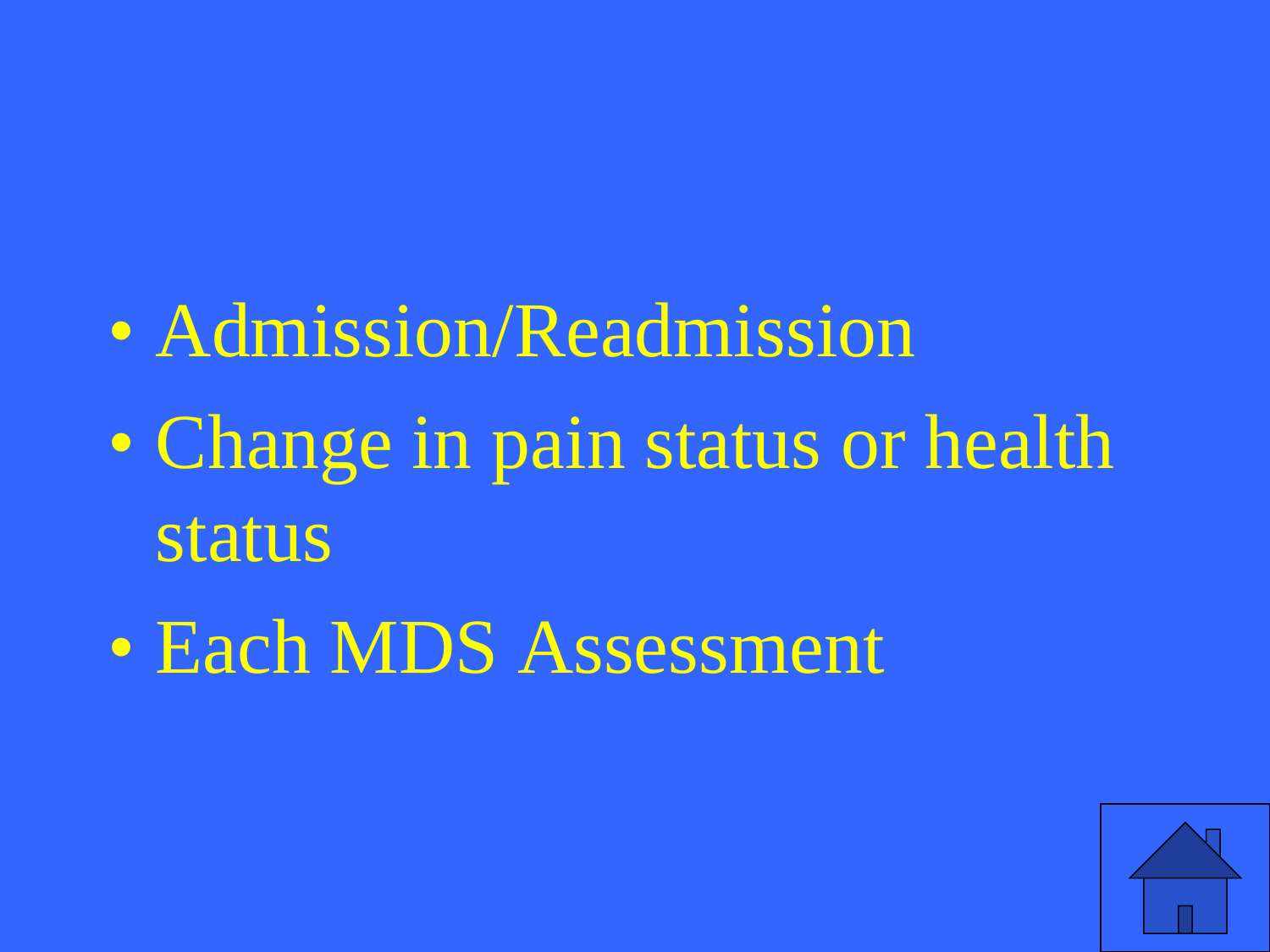# <span id="page-28-0"></span>Category: Assessment For 400 Points

What words might a person use to describe neuropathic pain?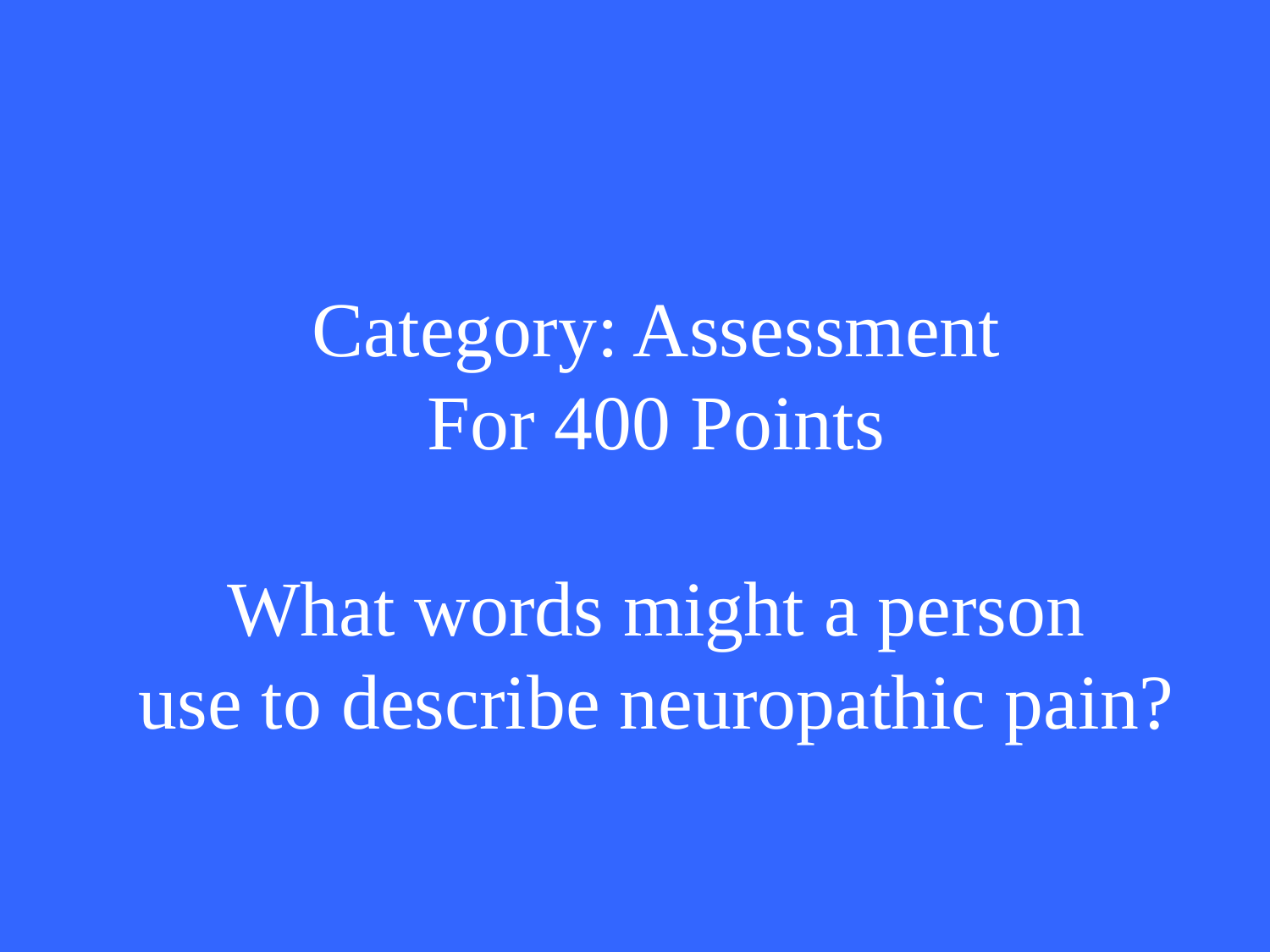- Shooting
- Stabbing
- Burning
- Tingling
- Numbness
- Radiating

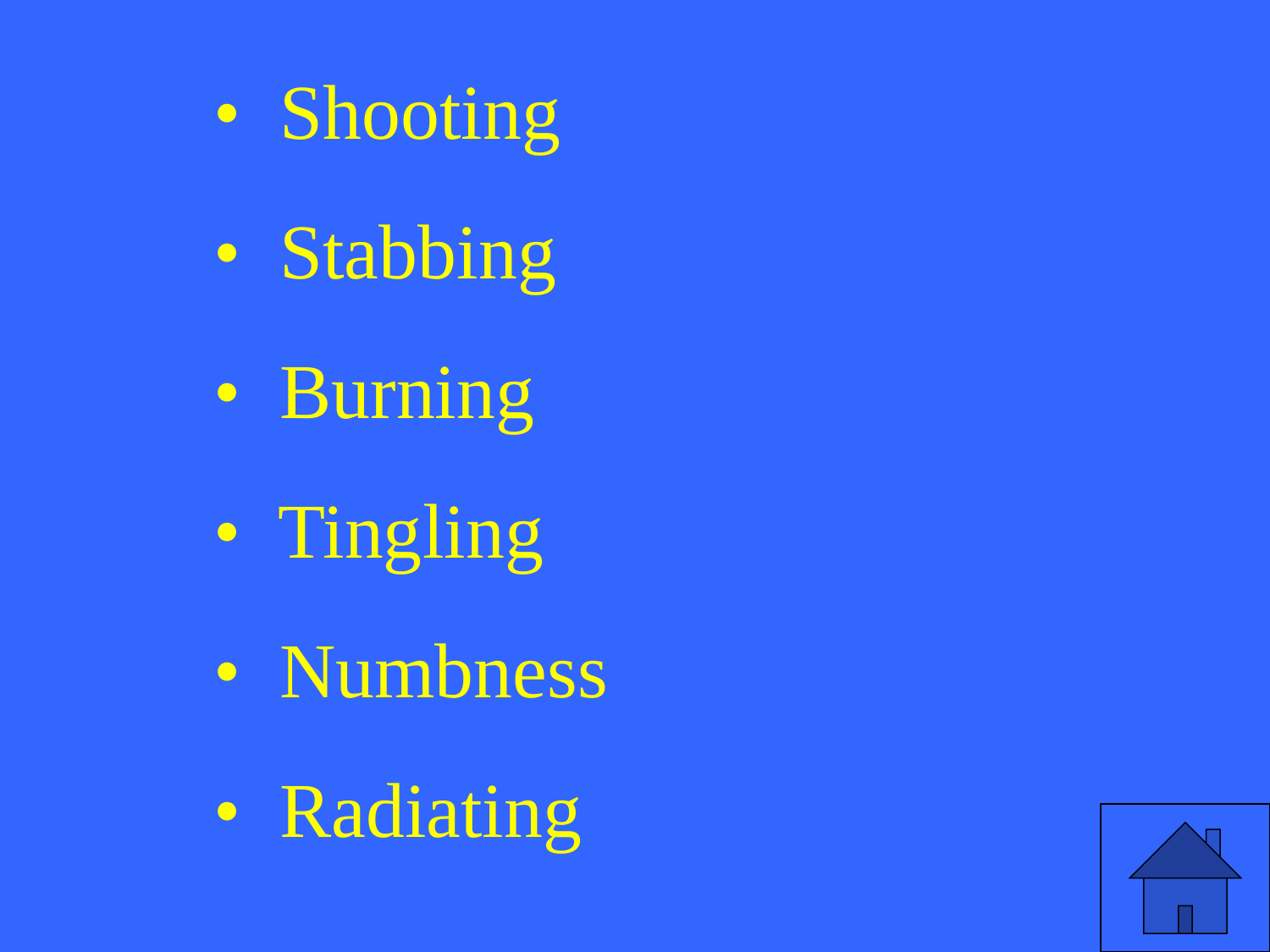## <span id="page-30-0"></span>Category: Assessment For 500 Points

What words might a person use to describe Somatic and/or Visceral pain?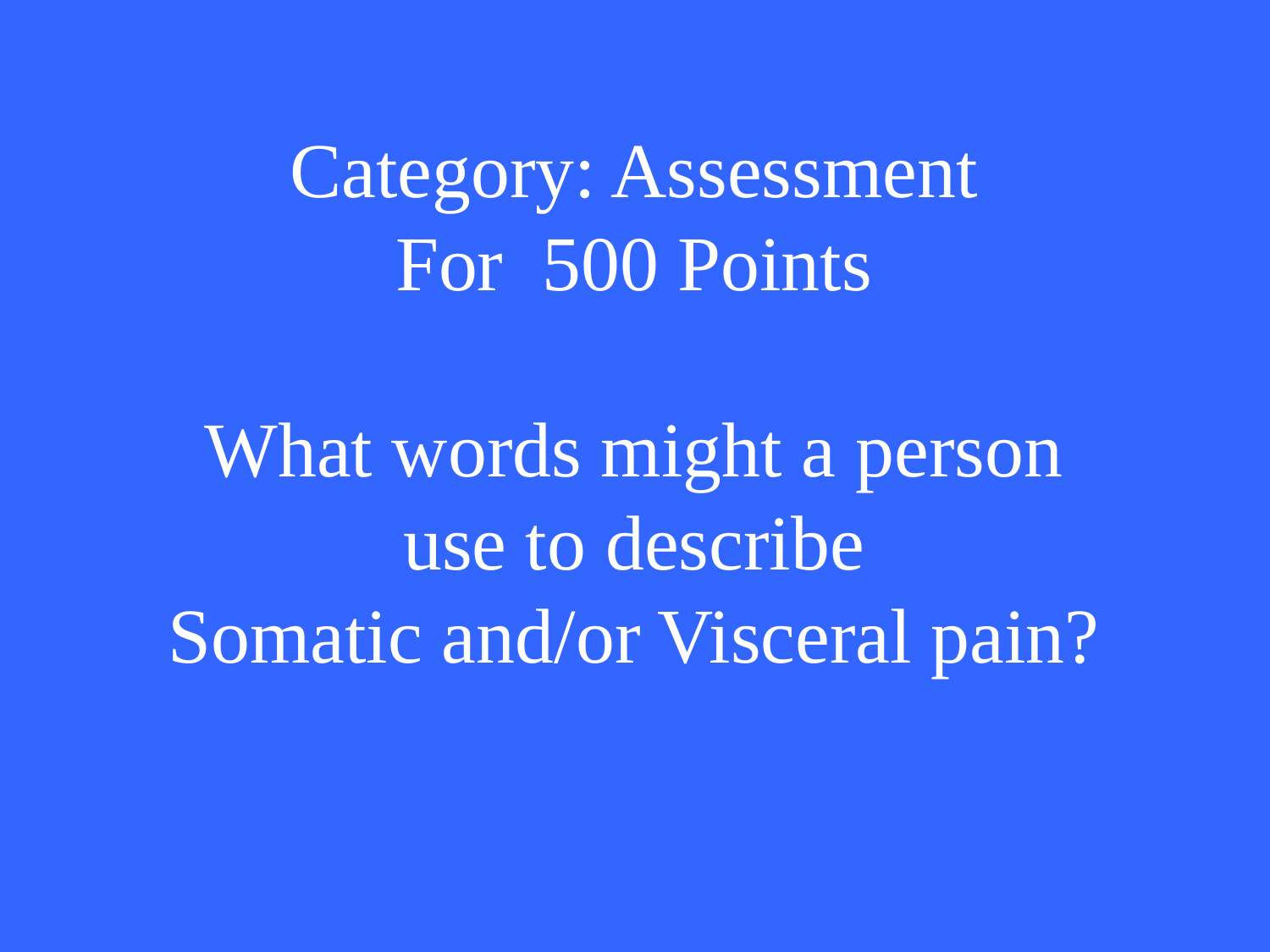# Somatic – aching, throbbing, gnawing

Visceral – cramping, pressure, deep aching

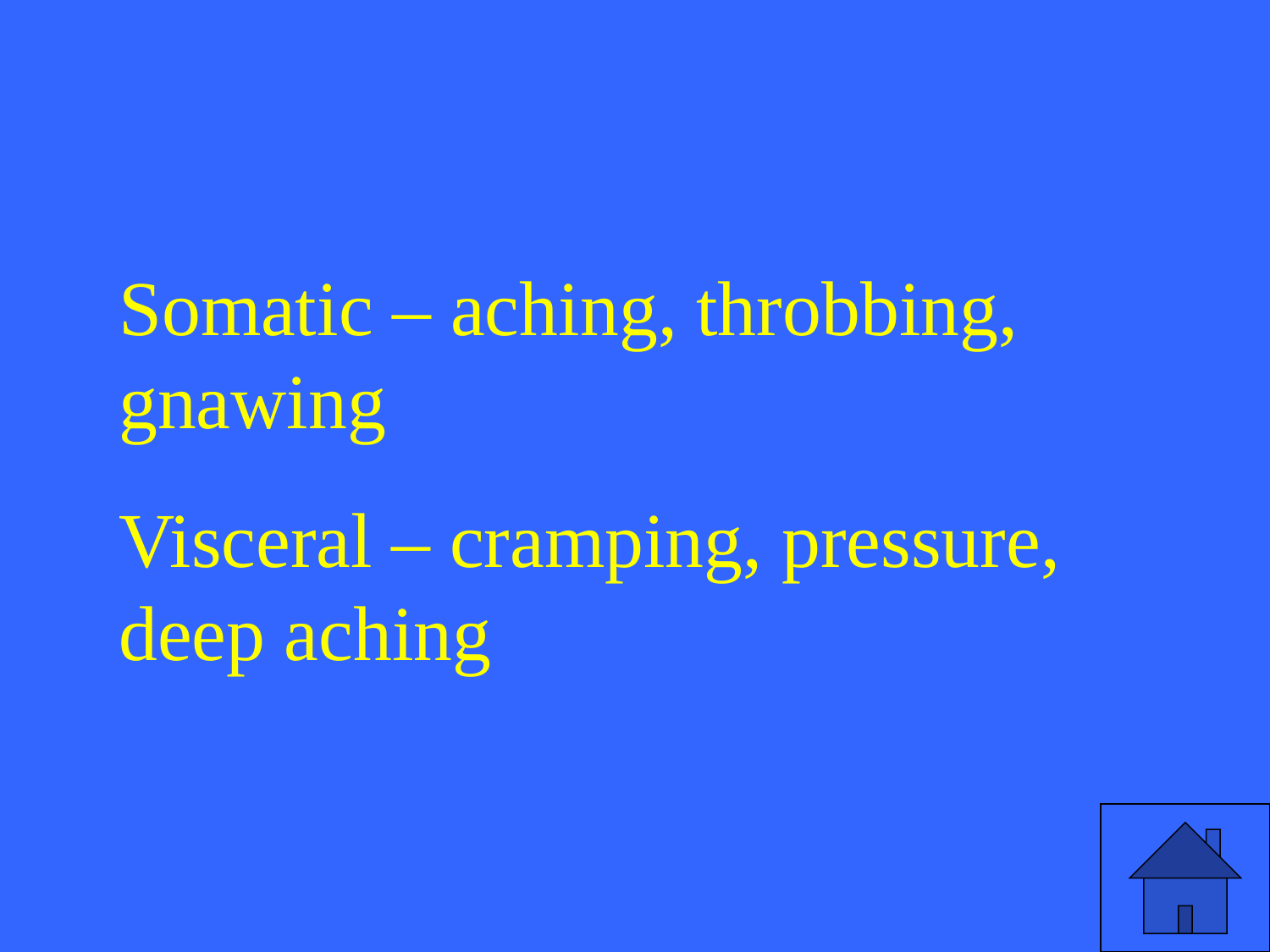<span id="page-32-0"></span>Category: Education For 100 Points

#### True or False

Pain medication can not be administered to a person unless they ask for it.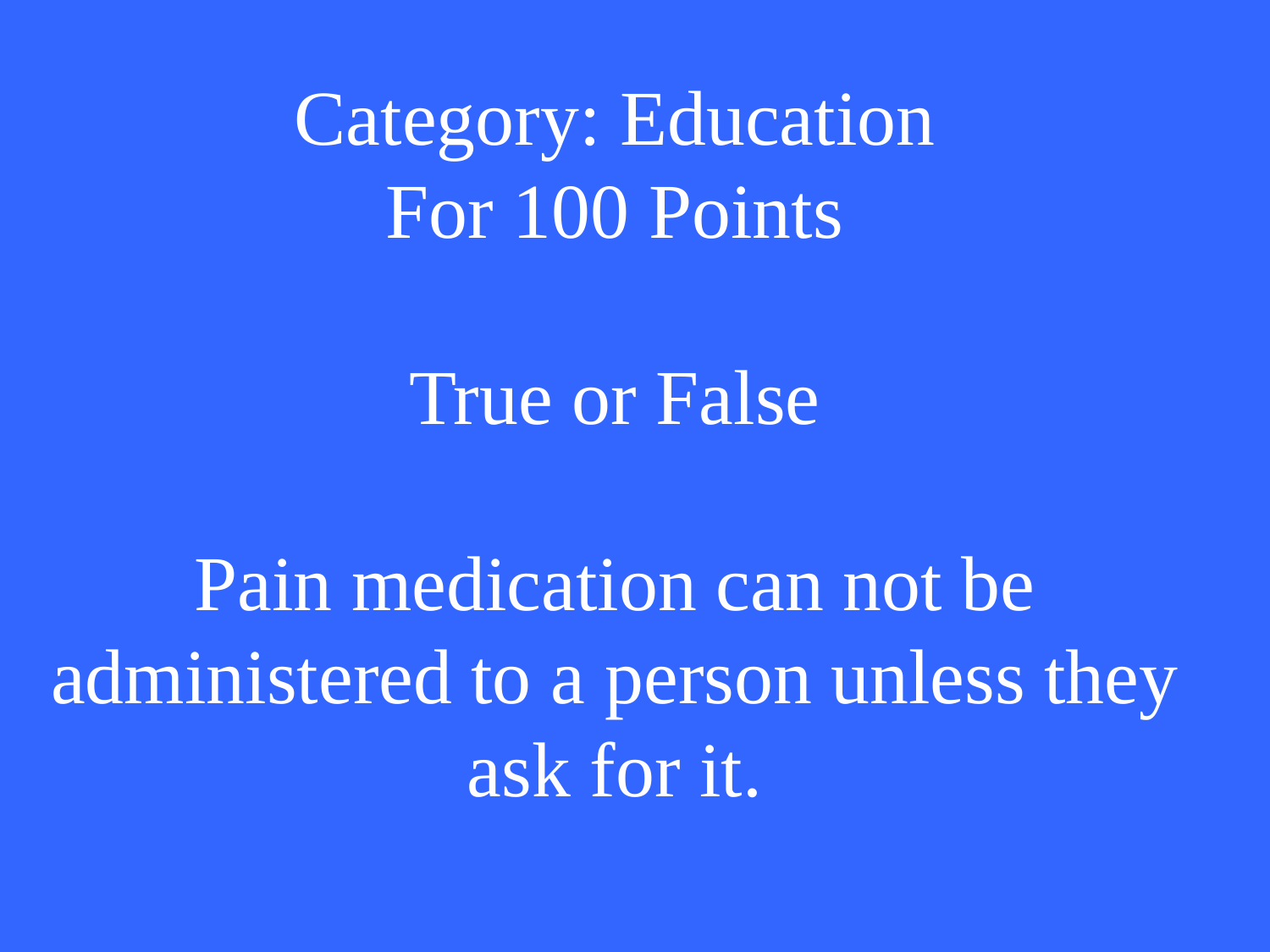

Staff and family should recognize signs/symptoms of pain in individuals and speak on their behalf, always asking the resident first.

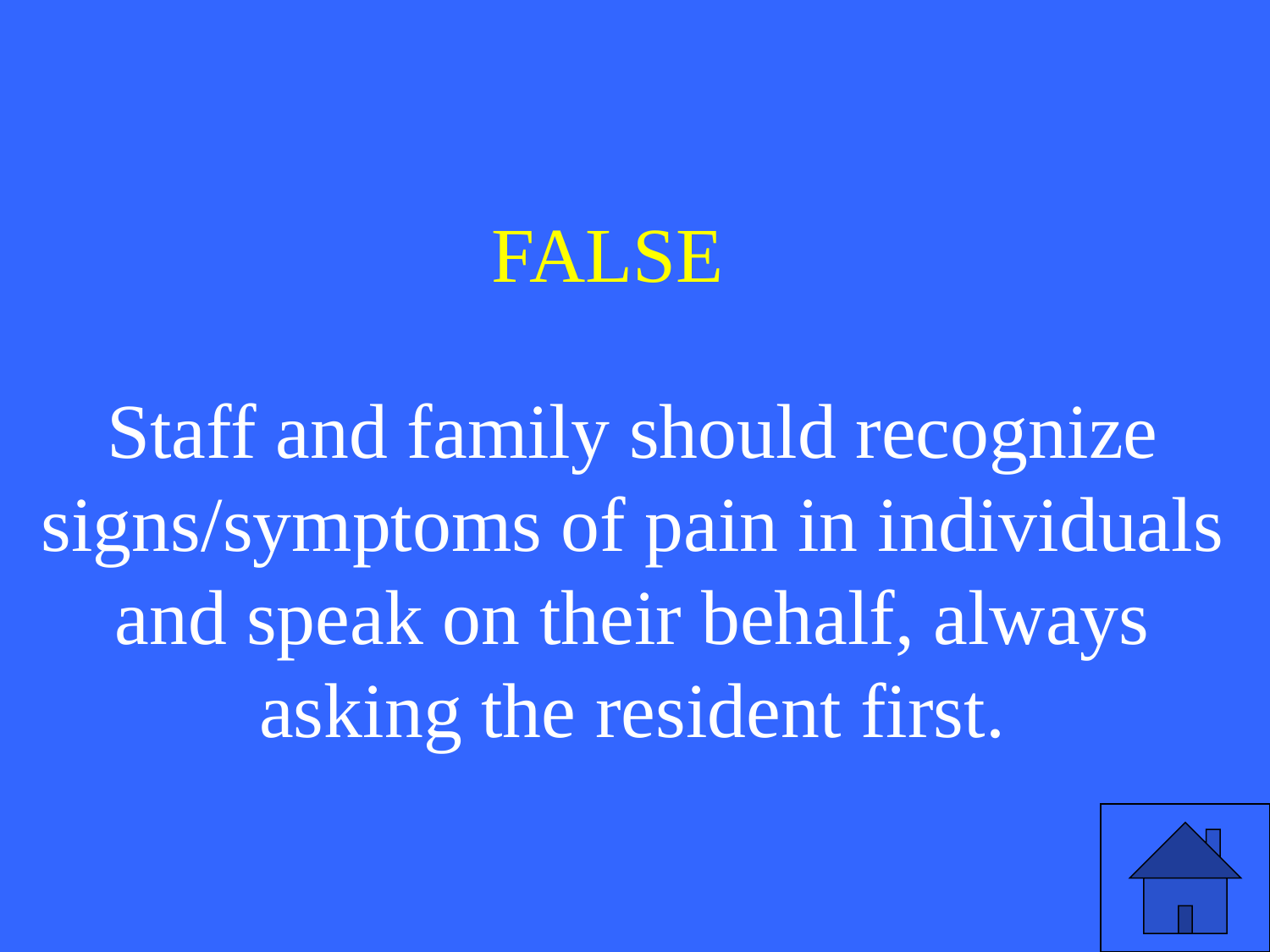<span id="page-34-0"></span>Category: Education For 200 Points

True or False

Nursing is the only discipline that needs to be educated on pain.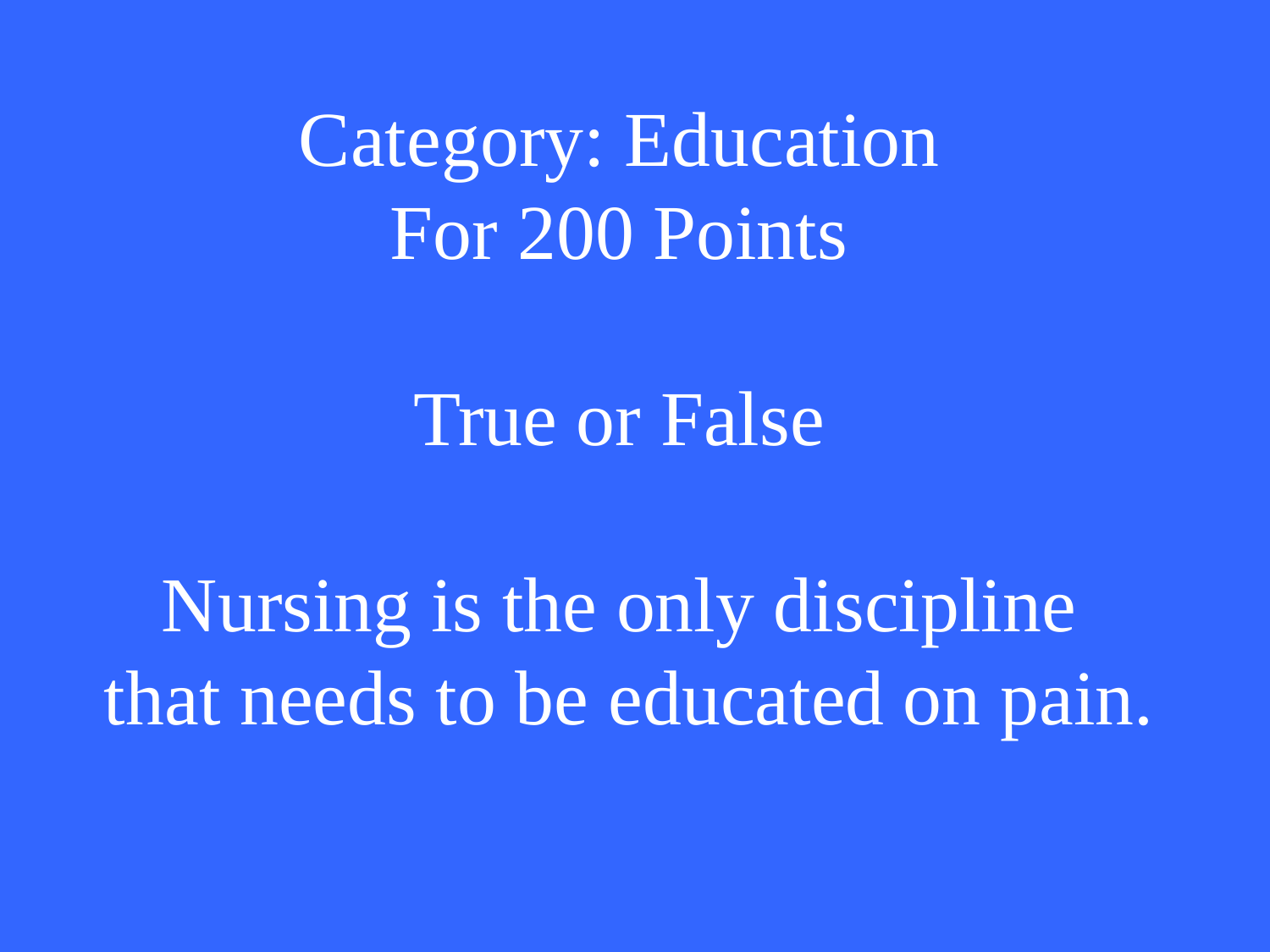

All health care workers are part of the team responsible for providing effective pain management.

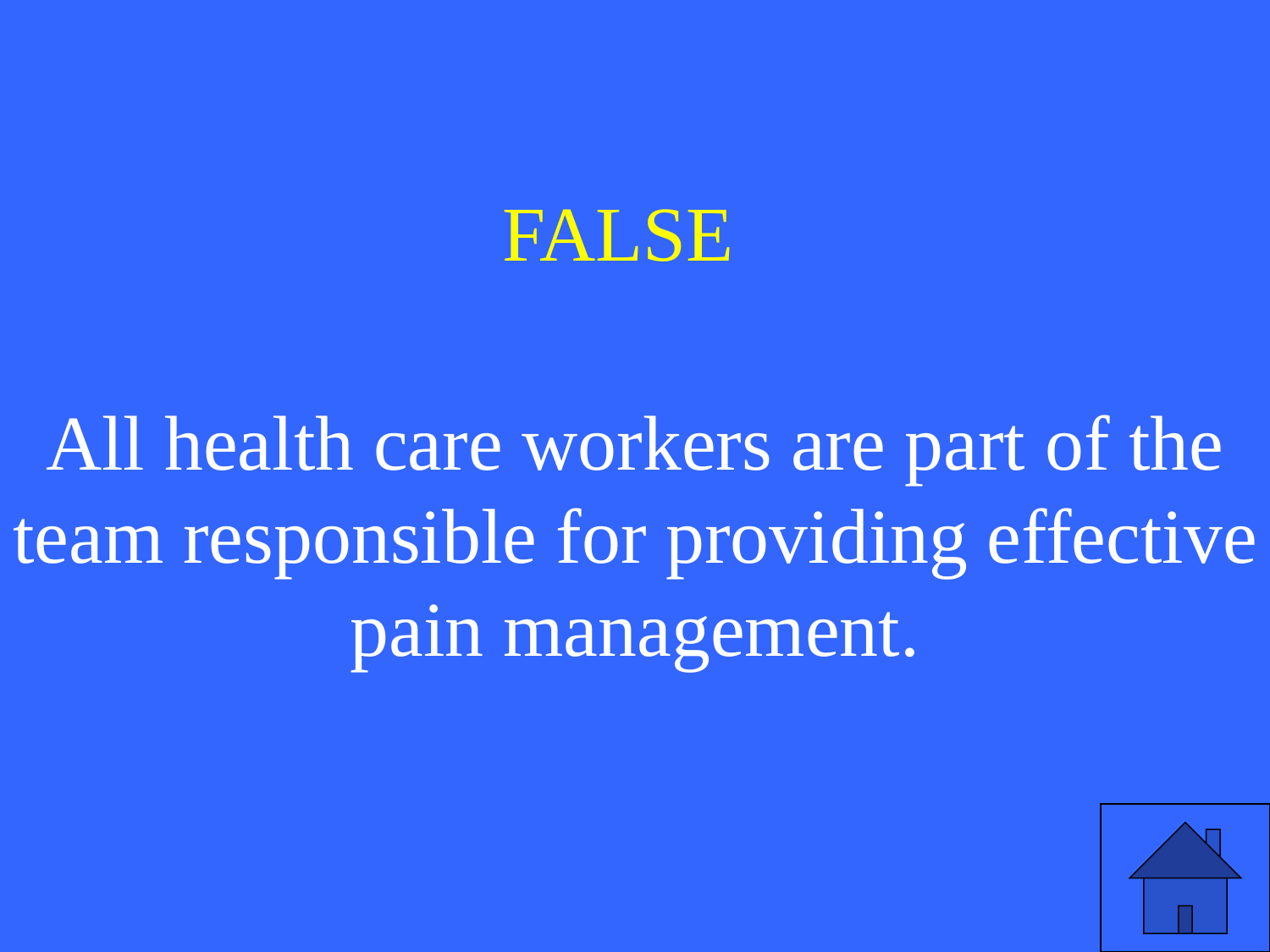<span id="page-36-0"></span>

## For 600 Points, What does WILDA stand for?

Double Jeopardy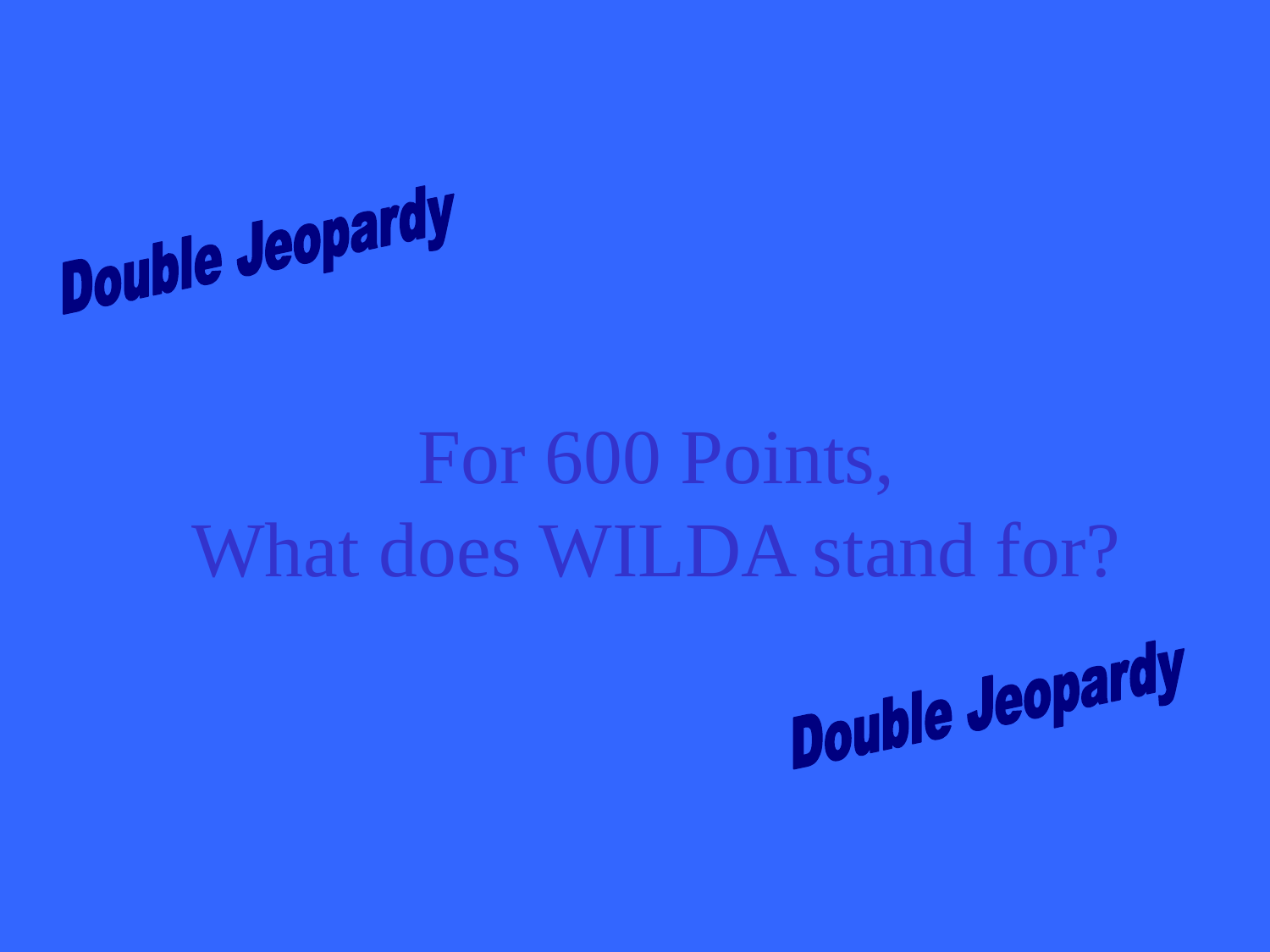Double Jeopardy **W**ords to describe pain **I**ntensity of the pain **L**ocation of the pain **D**uration of pain **A**ggravating/Alleviating factors

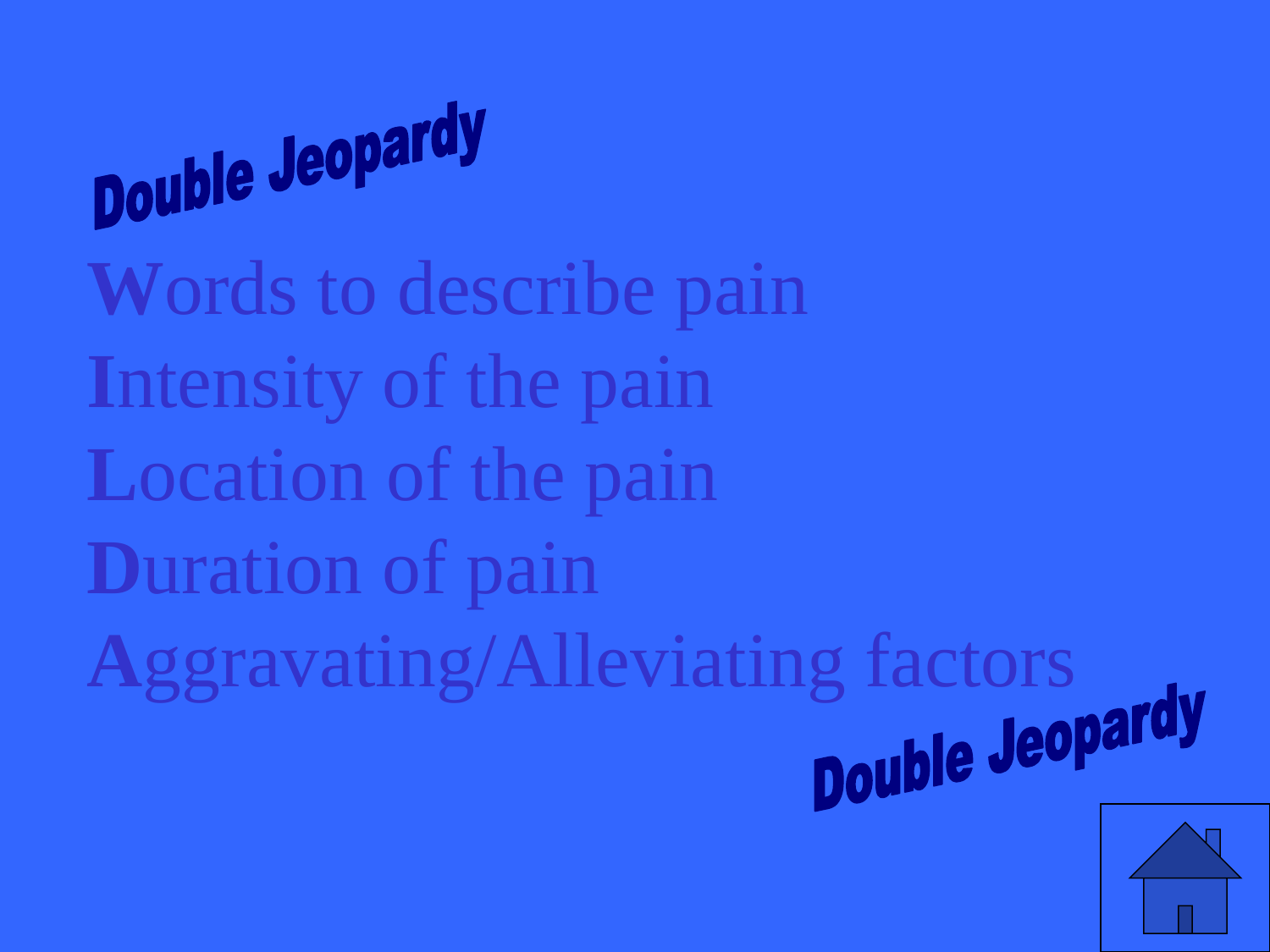<span id="page-38-0"></span>Category: Education For 400 Points

Name THREE things to discuss with the older adult and family when starting a pain management treatment plan.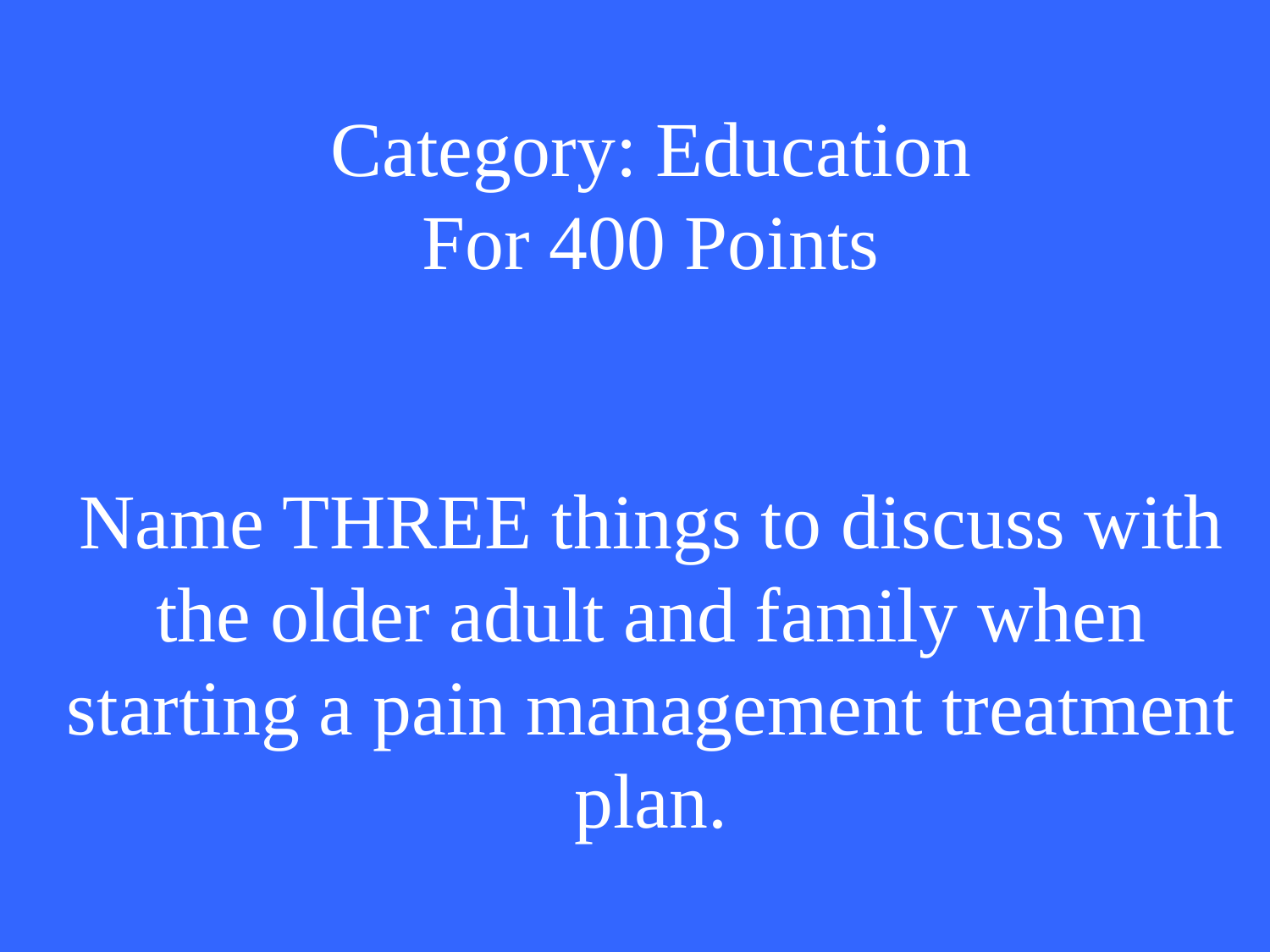- Benefits of effective pain management
- Options available
- Goals of treatment, including identifying the resident's goals and an acceptable level of pain
- Side effects and their treatment
- Cost (financial, emotional and/or physical)
- Potential negative effects of pain
- Pain symptoms including nonv[erbal](#page-1-0)
- Need for good communication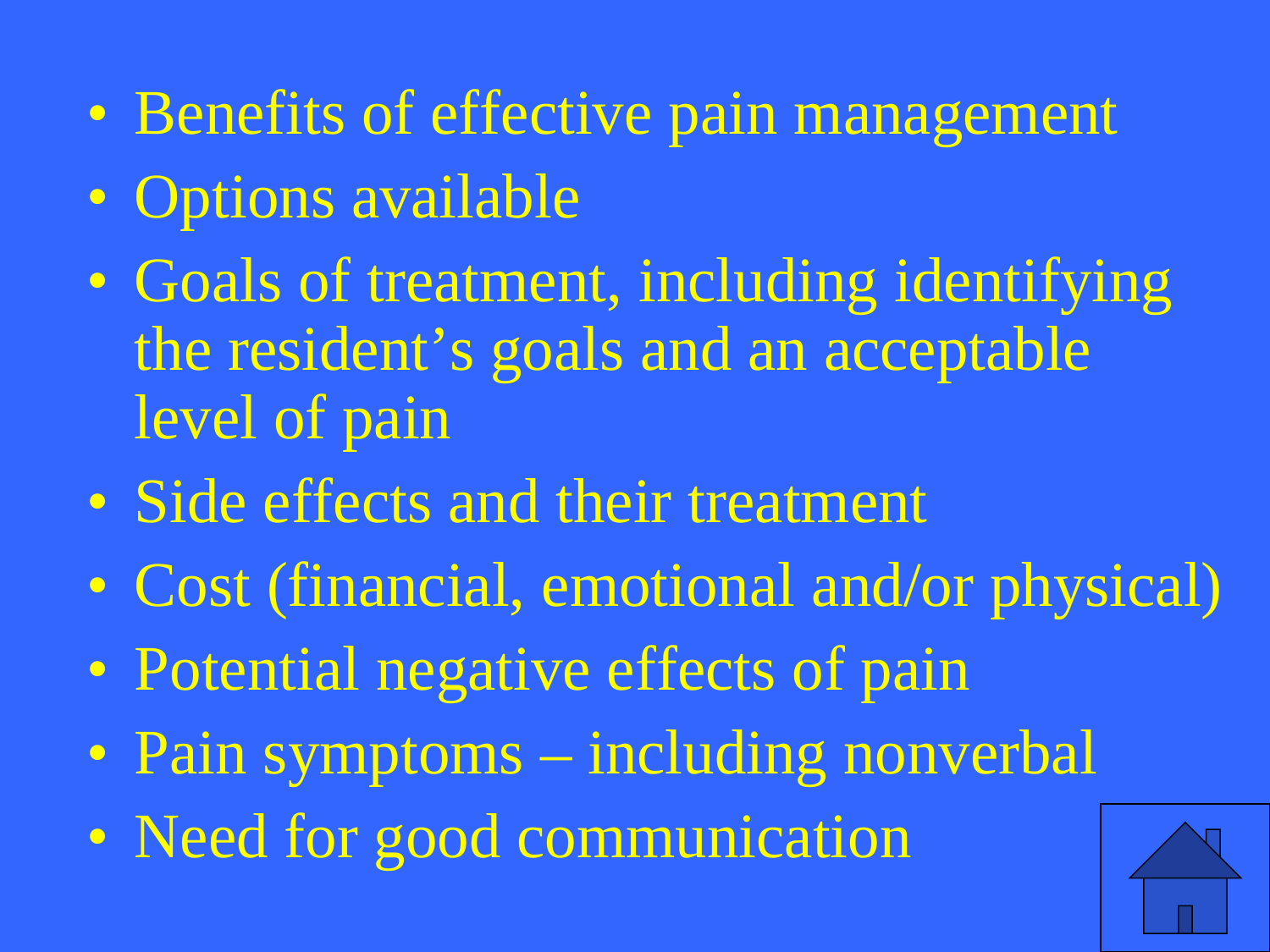#### <span id="page-40-0"></span>Category: Education For 500 Points

List at least three differences between acute and chronic pain.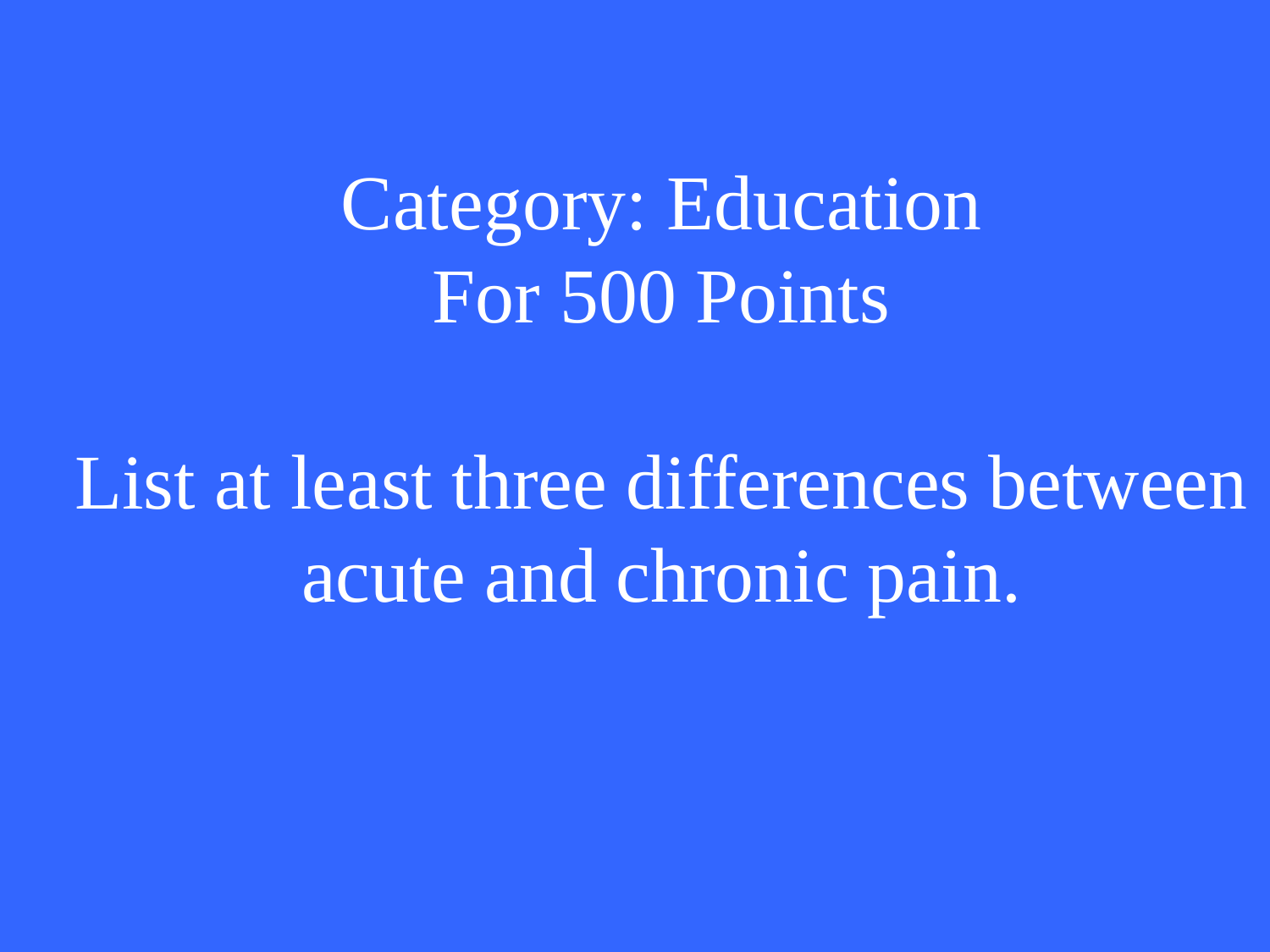#### Acute vs Chronic Pain

- Acute
	- Short term
	- Sudden onset
	- Usually known cause
	- Usually goes away
	- Typically doesn't cause severe emotional stress

#### • Chronic

- Often unknown cause
- May cause depression, sadness, anxiety, anger, sense of loss of control
- May continue throughout life
- Requires comprehens[ive](#page-1-0)  treatment

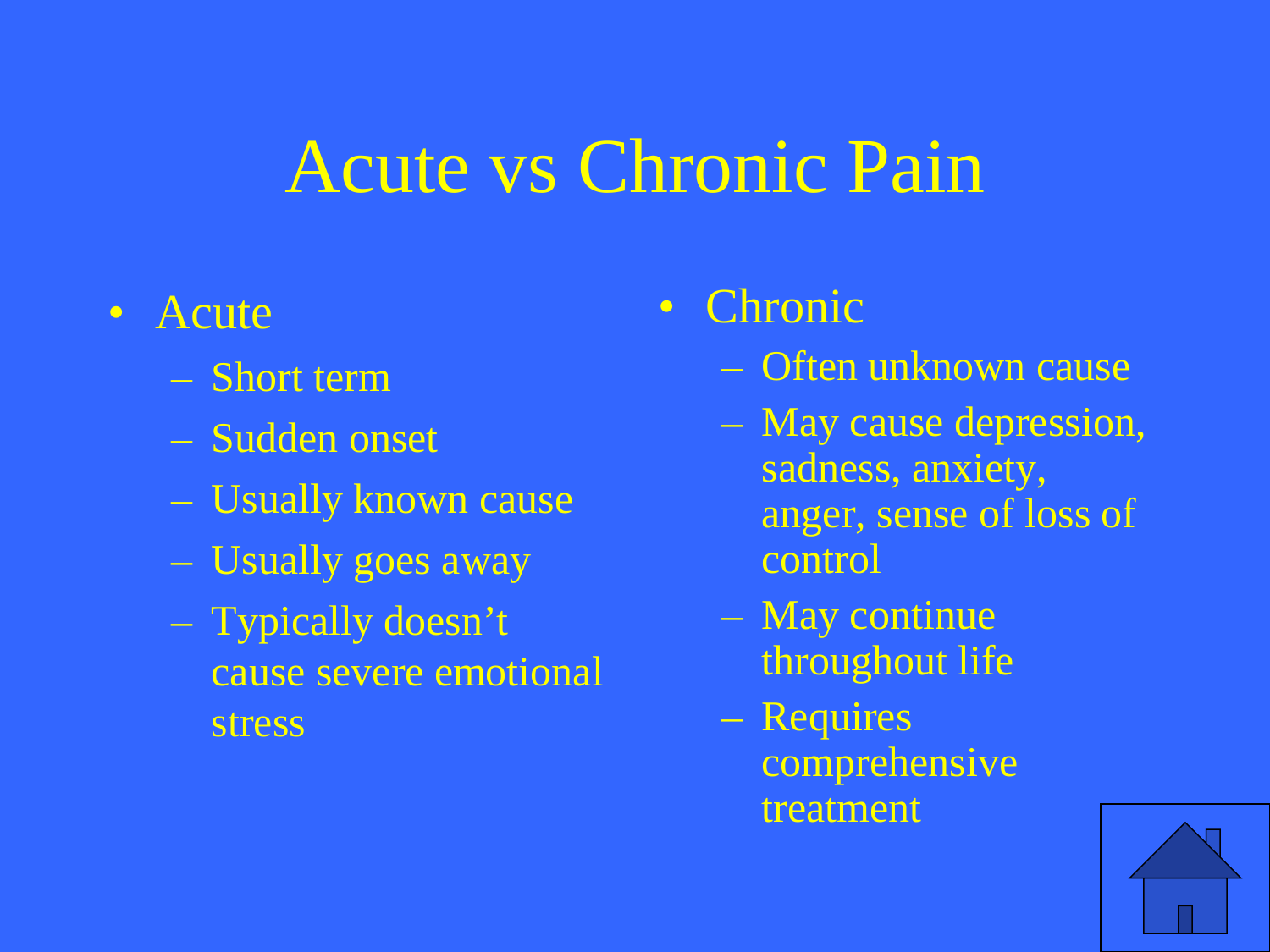## <span id="page-42-0"></span>Category: Interventions For 100 Points

Name THREE different nonpharmacological interventions.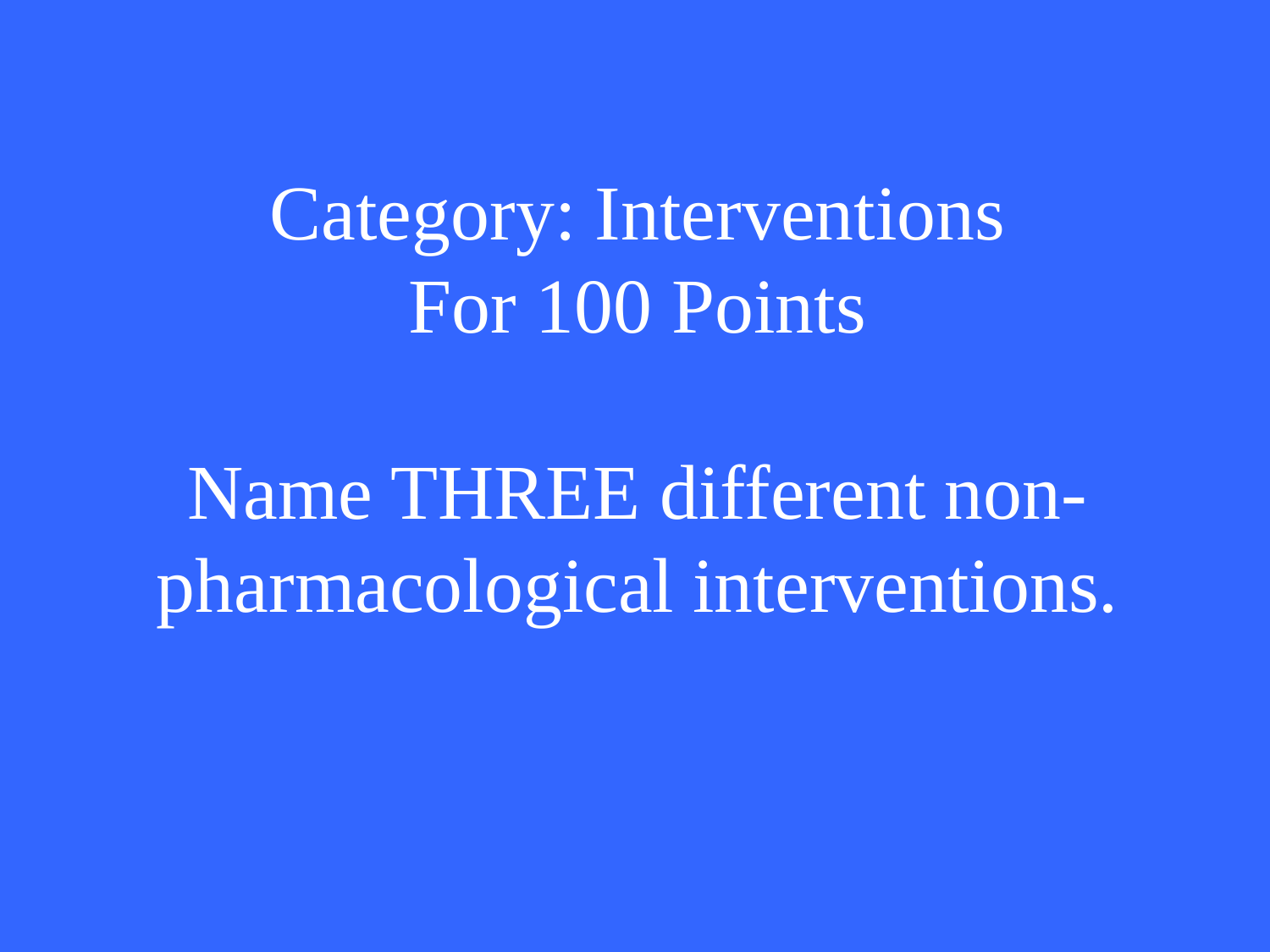• Distraction • Heat/Cold

- Massage
- Relaxation/ Imagery
- Pastoral **Consult**
- Exercise
- Immobilization
- TENS
- Acupuncture
- Hydrotherapy
- OT/PT consult

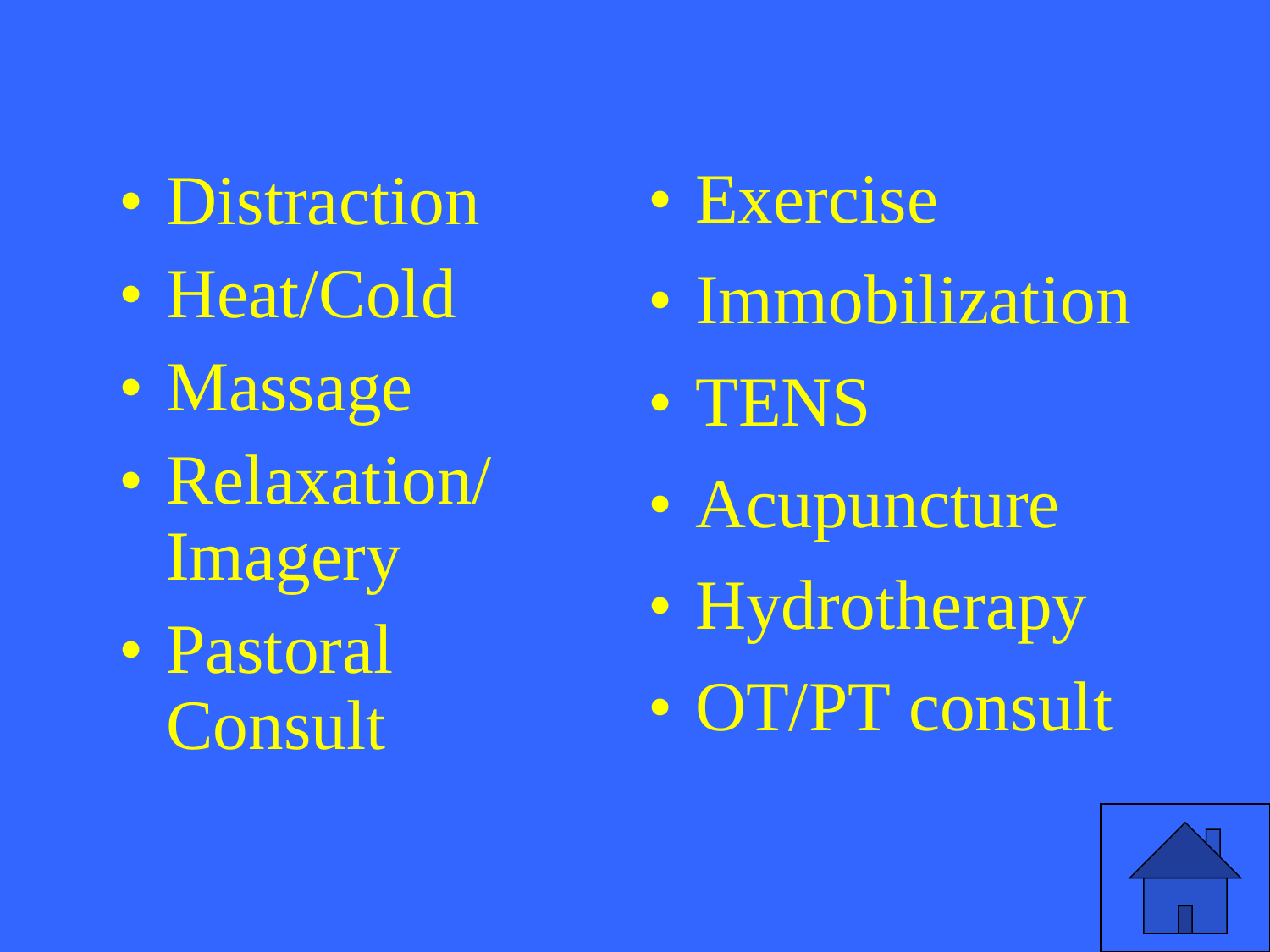## <span id="page-44-0"></span>Category: Interventions For 200 Points

## What does the WHO Ladder stand for and how is it used?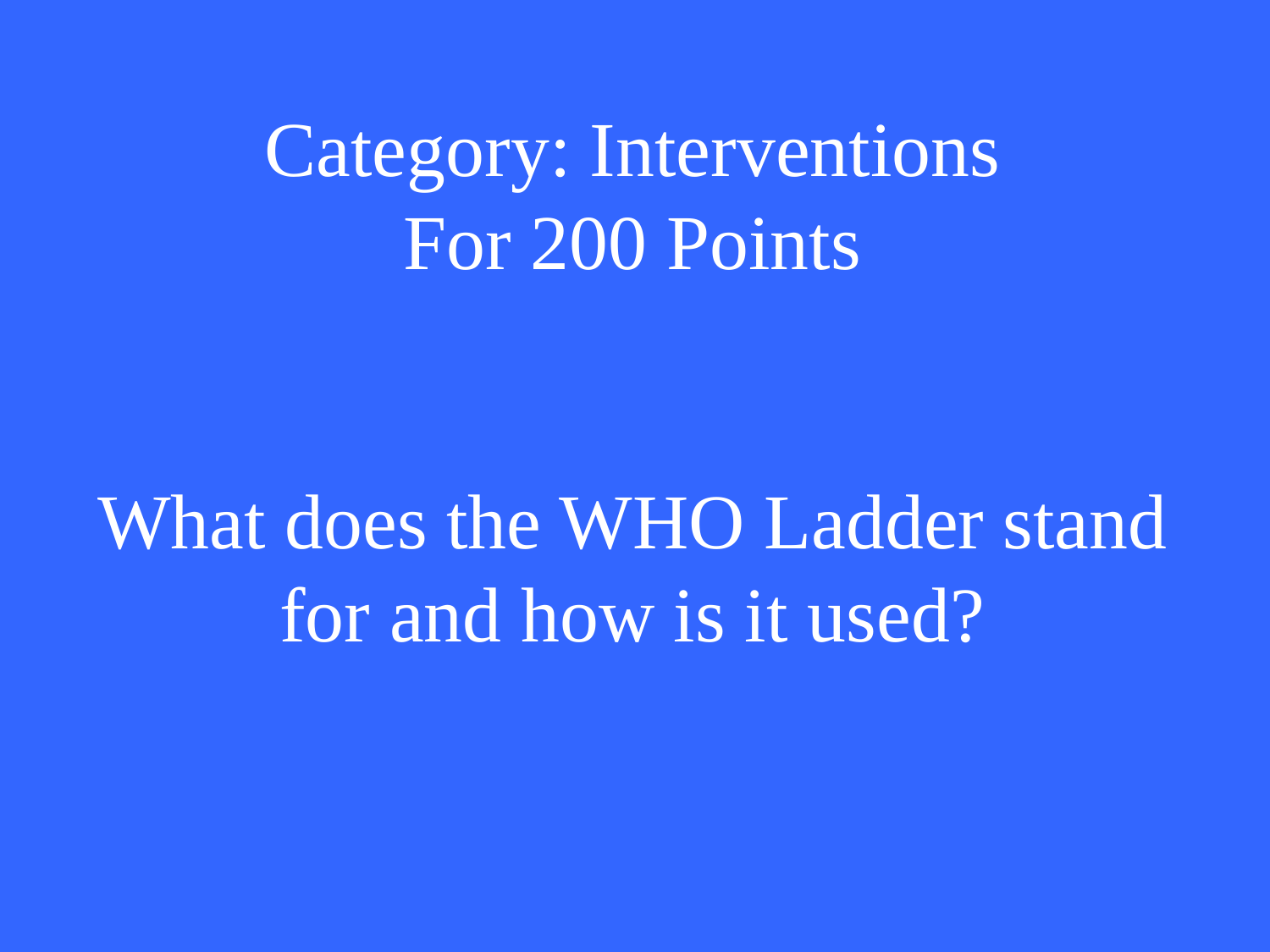• World Health Organization – Provides a systematic approach to treat mild, moderate and severe pain

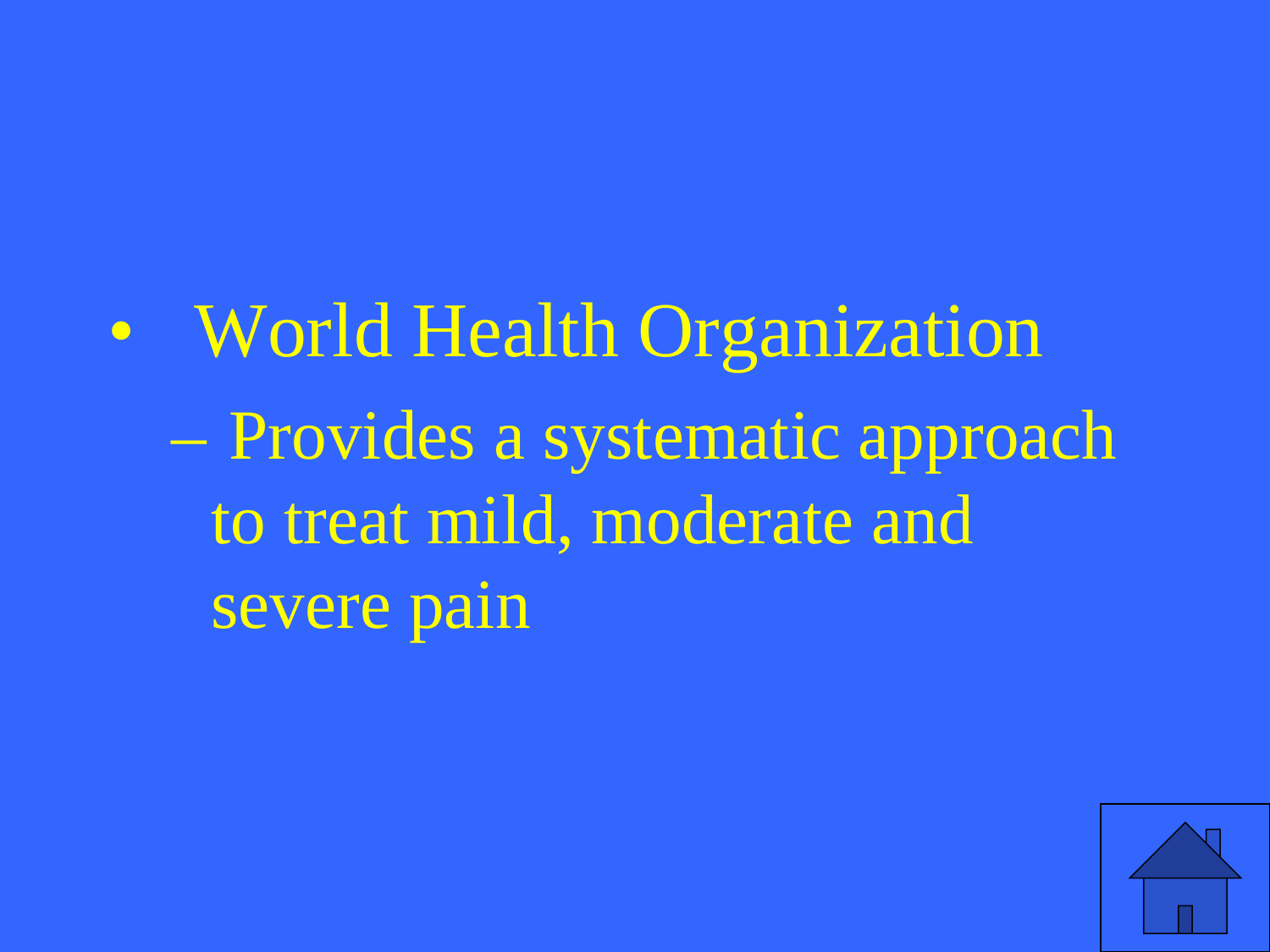## <span id="page-46-0"></span>Category: Interventions For 300 Points

What can administration do to support effective pain management?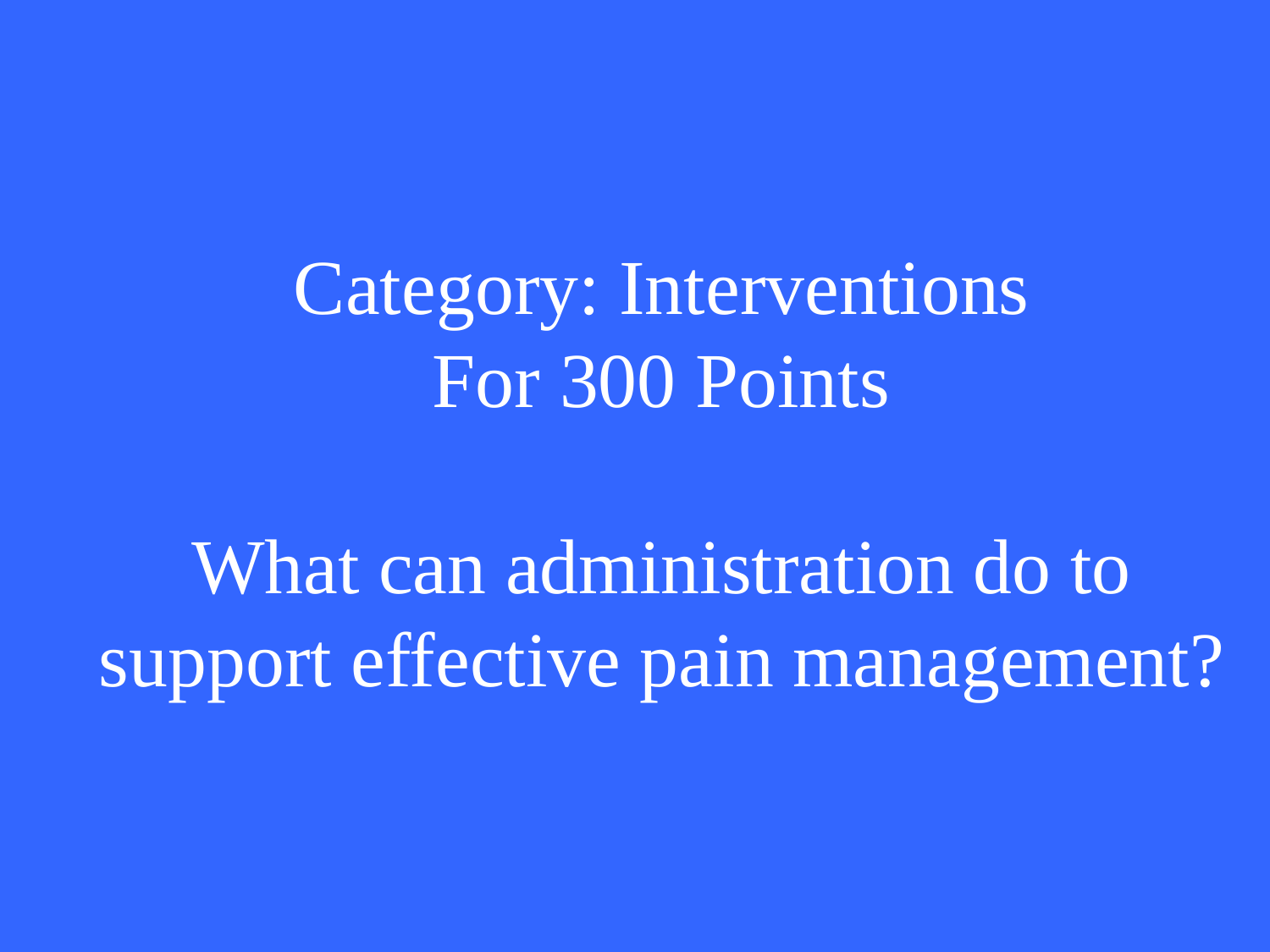• Make effective pain management a priority • Ensure that effective policies are in place and followed • Make sure that staff have adequate supplies and time · Make ongoing training programs a priority

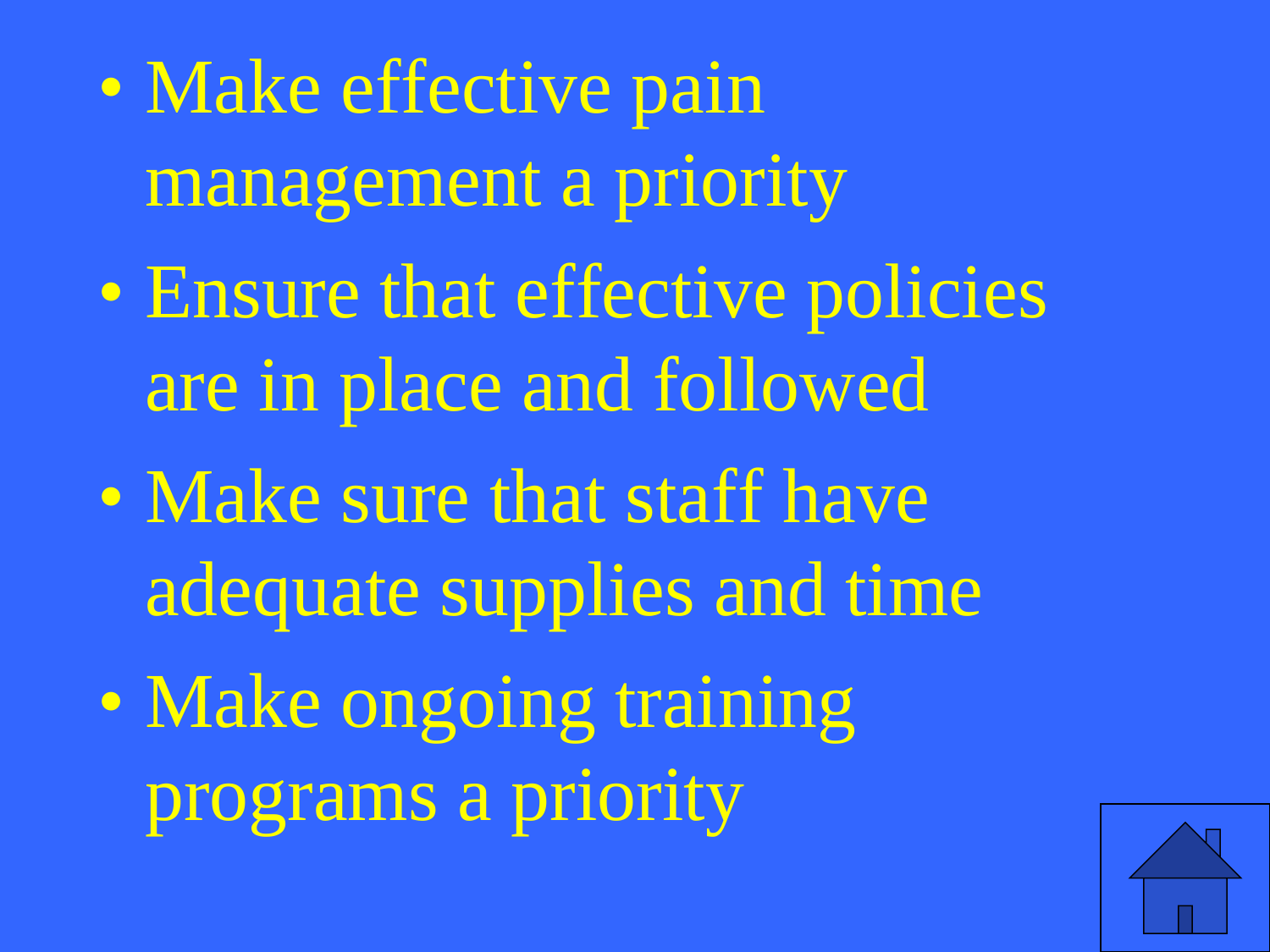## <span id="page-48-0"></span>Category: Interventions For 400 Points

What are some non-pharmacological interventions that the departments other than nursing can do?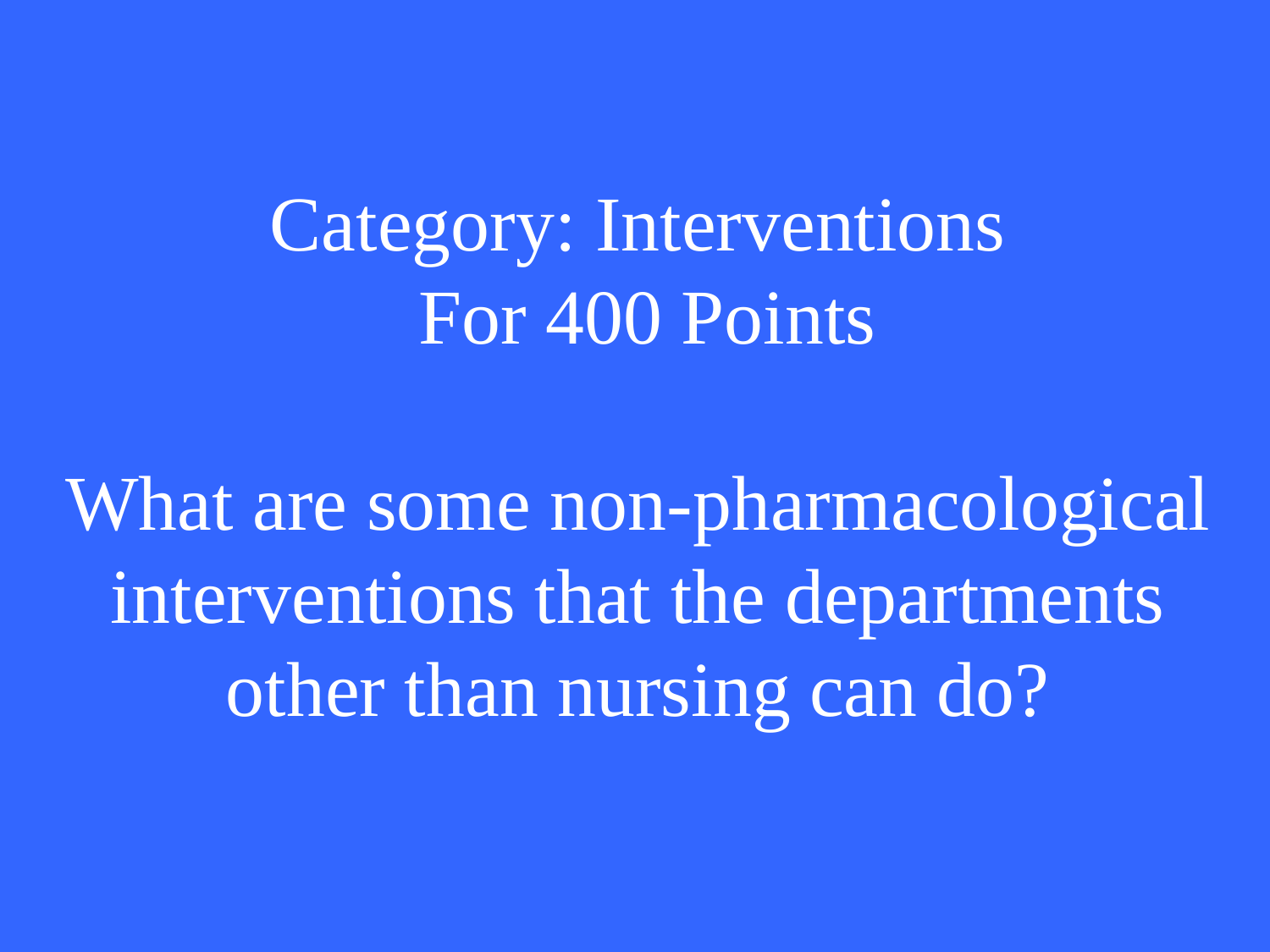- Involve the resident in activities
- Provide 1:1 room visits
- Aromatherapy
- Touch massage, lotion
- Take on walks
- Read or provide other distractions
- Support groups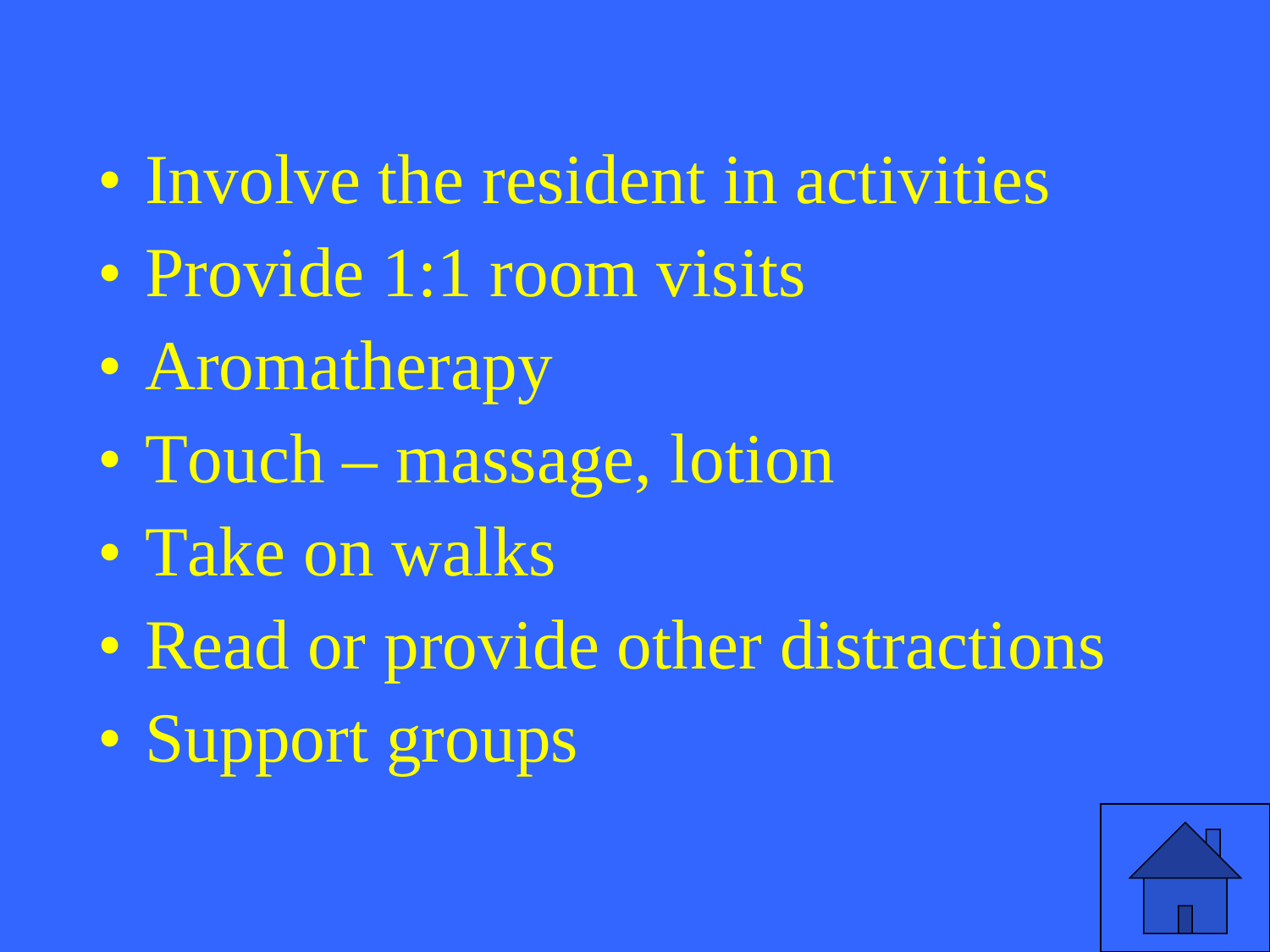#### <span id="page-50-0"></span>Category: Interventions For 500 Points

#### True or False

Older adults usually have at least three different sites of pain.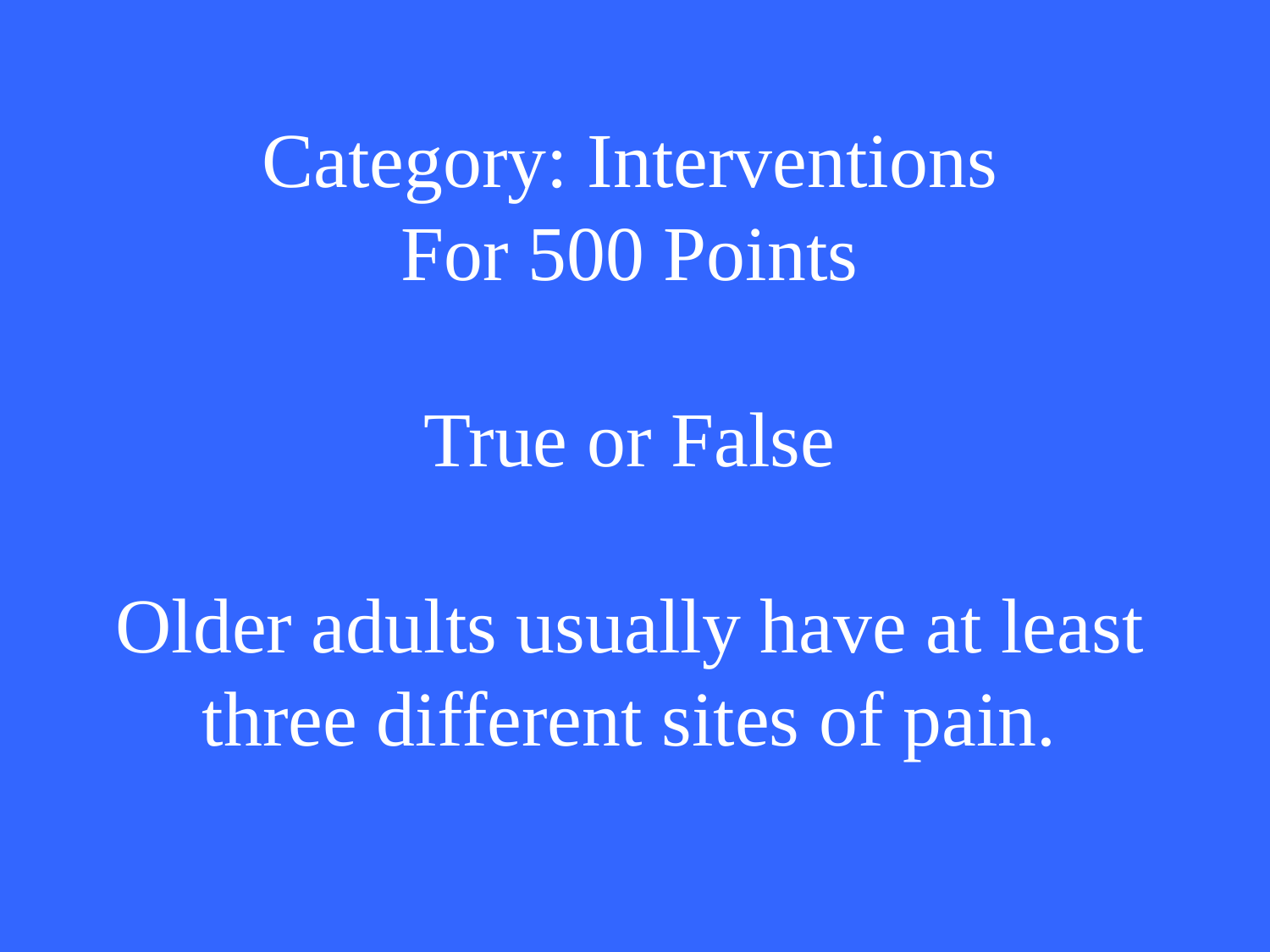#### TRUE

# And it is important to assess and manage each pain site separately.